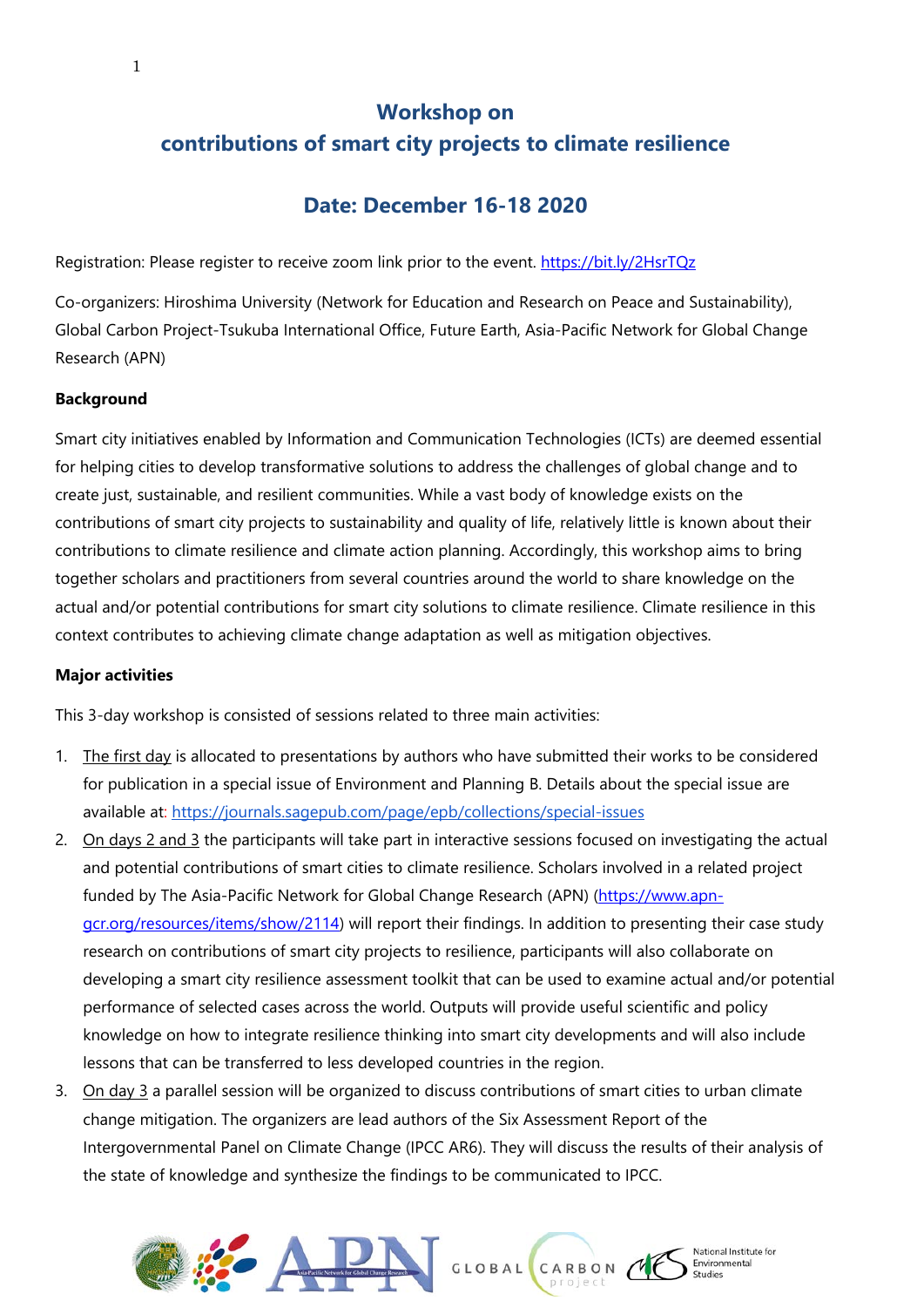### **Major objectives:**

- To elaborate on the concept of data-driven urban planning and its implications for climate resilience in cities
- To gain a better knowledge on the actual and/or potential contributions of smart cities to urban climate change adaptation and mitigation
- To share and explore good practice examples of contributions of smart city solutions to climate change mitigation and adaptation
- To discuss co-benefits of smart solutions for sustainability, health, and equity
- To discuss knowledge gaps related to the contributions of smart solutions to climate resilience
- To discuss barriers to optimizing climate resilience through smart solutions
- To explore opportunities to enhance climate resilience by using ICT-based solutions and big-data analytics
- To develop an indicator toolkit for measuring effectiveness of smart city solutions for climate change mitigation and adaptation and associated co-benefits
- To develop a plan to examine cases in the participating countries using the toolkit
- And finally, to use the workshop as a platform to establish a network for transdisciplinary research on smart city resilience

### **Who can participate?**

In addition to invited participants (i.e., the EPB special issue speakers and the APN collaborators) we invite interested students, researchers, and policy makers to participate in the workshop. Please register to receive zoom link prior to the event. <https://bit.ly/2HsrTQz>



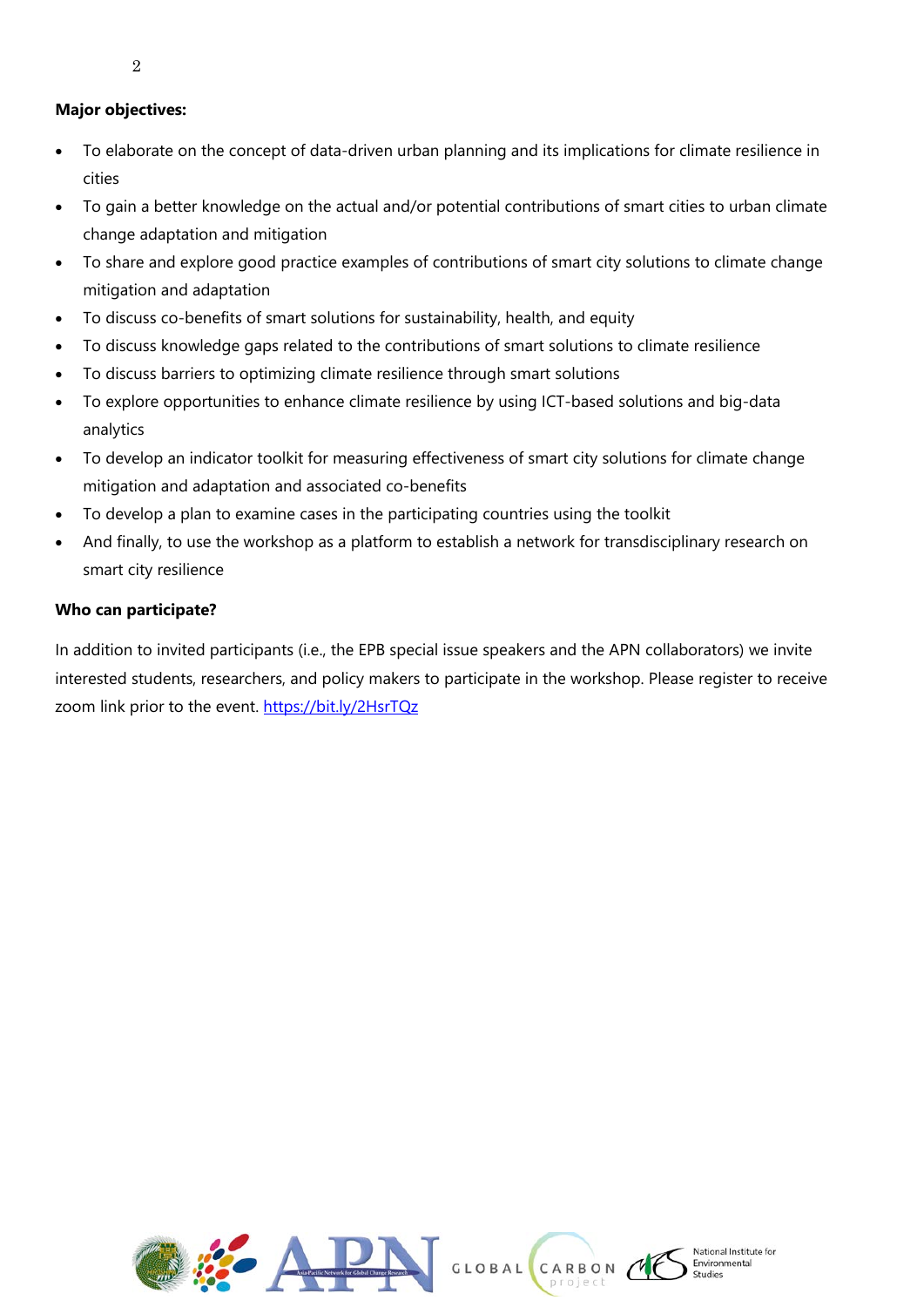| December 16, 2020                                                                |                                                    |                         |  |
|----------------------------------------------------------------------------------|----------------------------------------------------|-------------------------|--|
| Smart Cities and Climate-Resilient Urban Planning (allocated to papers submitted |                                                    |                         |  |
| to EPB special issue)                                                            |                                                    |                         |  |
| $7:15 - 7:20$                                                                    | Opening remarks                                    | Yoshiki Yamagata        |  |
| 7:20-7:30                                                                        | Introduction and aims/objectives                   | Ayyoob Sharifi          |  |
| 7:30-8:00                                                                        | Developing sustainable and health-promoting        | Julita Skodra           |  |
|                                                                                  | cities with nature-based solutions in a multi-     |                         |  |
|                                                                                  | stakeholder approach                               |                         |  |
| 8:00-8:30                                                                        | A grammar-based optimization approach for          | Fernando Lima           |  |
|                                                                                  | walkable urban fabrics: addressing walkability     |                         |  |
|                                                                                  | and infrastructure cost trade-off                  |                         |  |
| 8:30-9:00                                                                        | The Spatial Dimension of Assessing Energy          | Mina Rahimian           |  |
|                                                                                  | Performance in Solar Community Microgrids          |                         |  |
| 9:00-9:30                                                                        | Smart Water: emerging digital technologies for     | <b>Allison Lassiter</b> |  |
|                                                                                  | municipal water management                         |                         |  |
| 9:30-13:00                                                                       | <b>Break</b>                                       |                         |  |
| 13:00-13:30                                                                      | Pursuing Data-Driven Urban Adaptability: The       | Masahiko Haraguchi      |  |
|                                                                                  | Current Status and Data Gaps of Tokyo, Taipei,     |                         |  |
|                                                                                  | and New York                                       |                         |  |
| 13:30-14:00                                                                      | Telework at the time of crisis: The neglected role | Abbas Shieh             |  |
|                                                                                  | of place                                           |                         |  |
| 14:00-14:30                                                                      | Data science and citizen's adaptation to climate   | Mojtaba Khanian         |  |
|                                                                                  | and environmental changes; Mining the adaptive     |                         |  |
|                                                                                  | capacity level of Tehran citizens using twitter    |                         |  |
|                                                                                  | posts                                              |                         |  |
| 14:30-15:00                                                                      | <b>Break</b>                                       |                         |  |
| 15:00-15:30                                                                      | Techno-Economic<br>the<br>Urban<br>Commons<br>in   | Herlin Chien            |  |
|                                                                                  | Paradigm Shift:                                    |                         |  |
|                                                                                  | An ICT-Enabled Sharing Paradigm Review             |                         |  |
| 15:30-16:00                                                                      | Mainstreaming Climate Resilience: A GIS-based      | Ombretta Caldarice      |  |
|                                                                                  | Methodology to Cope Cloudbursts in Turin (Italy)   |                         |  |
| 16:00-17:00                                                                      | Panel discussion                                   |                         |  |
| End of the day                                                                   |                                                    |                         |  |

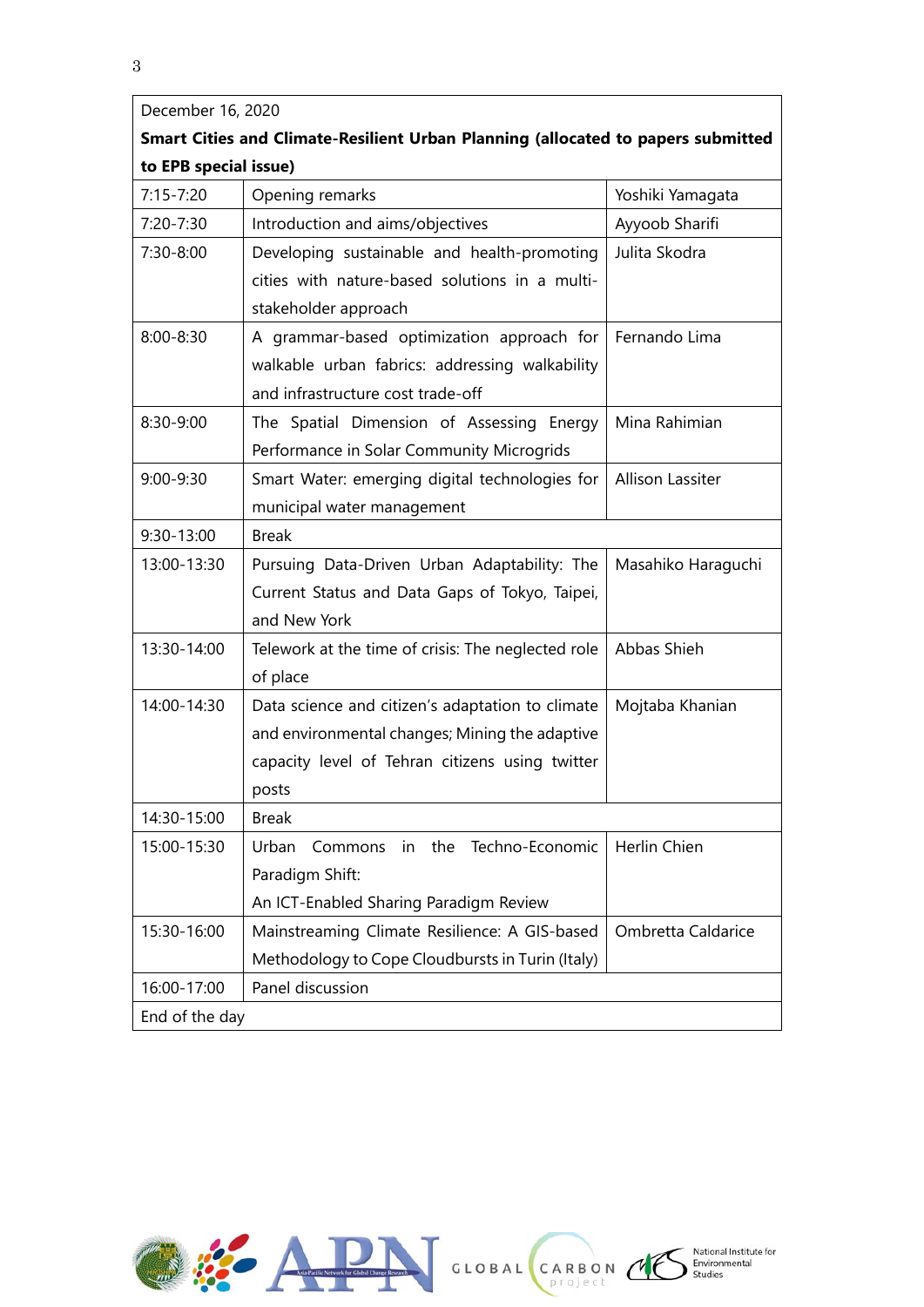# **December 16, 2020 Smart Cities and Climate-Resilient Urban Planning**

#### **7:15-7:20 Opening remarks**

#### **Yoshiki Yamagata**

Head of GCP Tsukuba Office / Principal Researcher, National Institute for Environmental Studies (NIES)

#### **7:20-7:30 Introduction and aims/objectives**

#### **Ayyoob Sharifi**

Hiroshima University

## **7:30-8:00 Developing sustainable and health-promoting cities with nature-based solutions in a multi-stakeholder approach**

**Skodra, J., Alvanides, S., Herranz-Pascual, K., Garcia, I., Zorita, S., Moebus, S.**

University of Duisburg-Essen, Germany



**Dr. Julita Skodra** is a postdoctoral researcher in the Institute for Urban Public Health (InUPH) at the University of Duisburg-Essen, Germany. She is a transdisciplinary researcher focused on healthy, resilient, equitable and sustainable urban development. She is interested in new modes of urban living and co-creation of future cities that challenge current approaches focused solely on aspects of infrastructure and technology, as the basis for healthier living. Julita has a background in architecture, urban planning and management. She has worked with the InUPH since 2014, where she has been involved in different interdisciplinary projects, including the European project CLEVER Cities.

**Abstract:** Information and Communications Technology (ICT) enables cities to collect vast amounts of data from different sources that can be used for integrated planning of sustainable, healthy and just cities. However, ICT and solely technological approaches alone are insufficient to support long-term sustainability. CLEVER Cities Project combines ICT solutions with nature-based solutions (NBS) in a multi-stakeholder approach in order to develop sustainable, climate resilient, just and healthy cities. Building on the digital platforms to collect, store and provide data, the CLEVER Monitor has established a robust, locally-adaptable framework for co-monitoring and impact assessment. The approach fully employs the co-monitoring principle, meaning that different sectors, stakeholders and CLEVER Cities partners are involved in the assessment of the performance of the NBS and the effectiveness of the implementation process. This paper reports on the lessons learned, and the procedures and methods used in co-monitoring to evaluate benefits and co-benefits and identify negative effects.





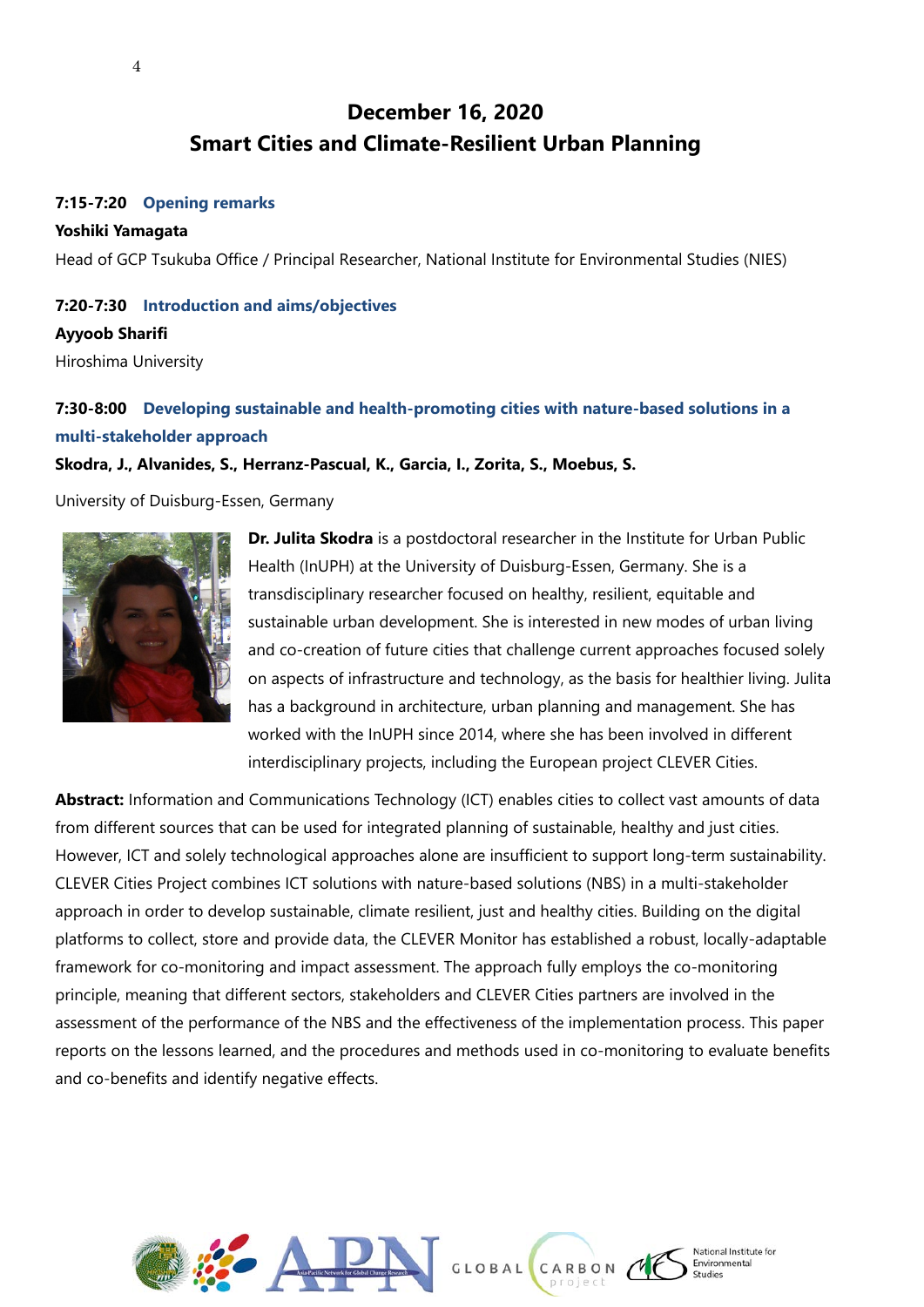## **8:00-8:30 A grammar-based optimization approach for walkable urban fabrics: addressing walkability and infrastructure cost trade-off**

#### **Fernando Lima**

Pennsylvania State University, USA



**Dr. Fernando Lima** is a visiting scholar at Stuckeman Center for Design Computing – Pennsylvania State University. He has a Ph.D. in Urbanism from the Federal University of Rio de Janeiro, having attended a doctoral exchange period at the Faculty of Architecture of the University of Lisbon. He was awarded the Brazilian CAPES Foundation Thesis 2018 Honorable Mention. He is currently the vice director of the Faculty of Architecture and Urbanism at the Federal University of Juiz de Fora, Brazil, where he is a professor in the Department of Design, representation, and technology and a permanent professor in the master's program of Built environment.

**Abstract**: Adopting generative, parametric, and data-driven design approaches increase designers' ability to explore wider sets of potential solutions. Thus, identifying designs with an optimized performance out of the vast possibilities that computational resources provide is crucial. The work described in this paper hypothesizes that coupling shape grammars with multi-criteria optimization can help address trade-offs in urban design. It focuses on the walkability and infrastructure cost trade-off to verify the suitability of a grammar-based optimization approach for more dynamic and efficient solution-finding in urban design. In summary, this paper aims to contribute to climate-resilient design approaches by exploiting the possibility of articulating shape grammars and multi-criteria optimization in the quest for urban fabrics that are more integrated and walkable while consuming less-resources and emitting less CO2.

# **8:30-9:00 The Spatial Dimension of Assessing Energy Performance in Solar Community Microgrids Mina Rahimian**

Pennsylvania State University, USA



**Mina (Vina) Rahimian** is a PhD candidate in architecture at the Pennsylvania State University where her research efforts lie in the intersection of computational design and sustainability. She's a design technologist interested in technological and data-driven responses for solving wider sustainabilityrelated issues in the built environment. Mina holds a BArch from University of Tehran, a MS in Architecture and a graduate certification in Applied Statistics from the Pennsylvania State University. Mina previously served as a visiting researcher at University of Lisbon in Portugal, worked as a researcher at Autodesk in San Francisco, and is currently the Director of Generative Design at Deluxe Modular in New York City.

**Abstract**: This research discusses the multidimensional impact that the spatial structure of urban form has on the energy performance of solar community microgrids. Benefiting from artificial neural networks, this



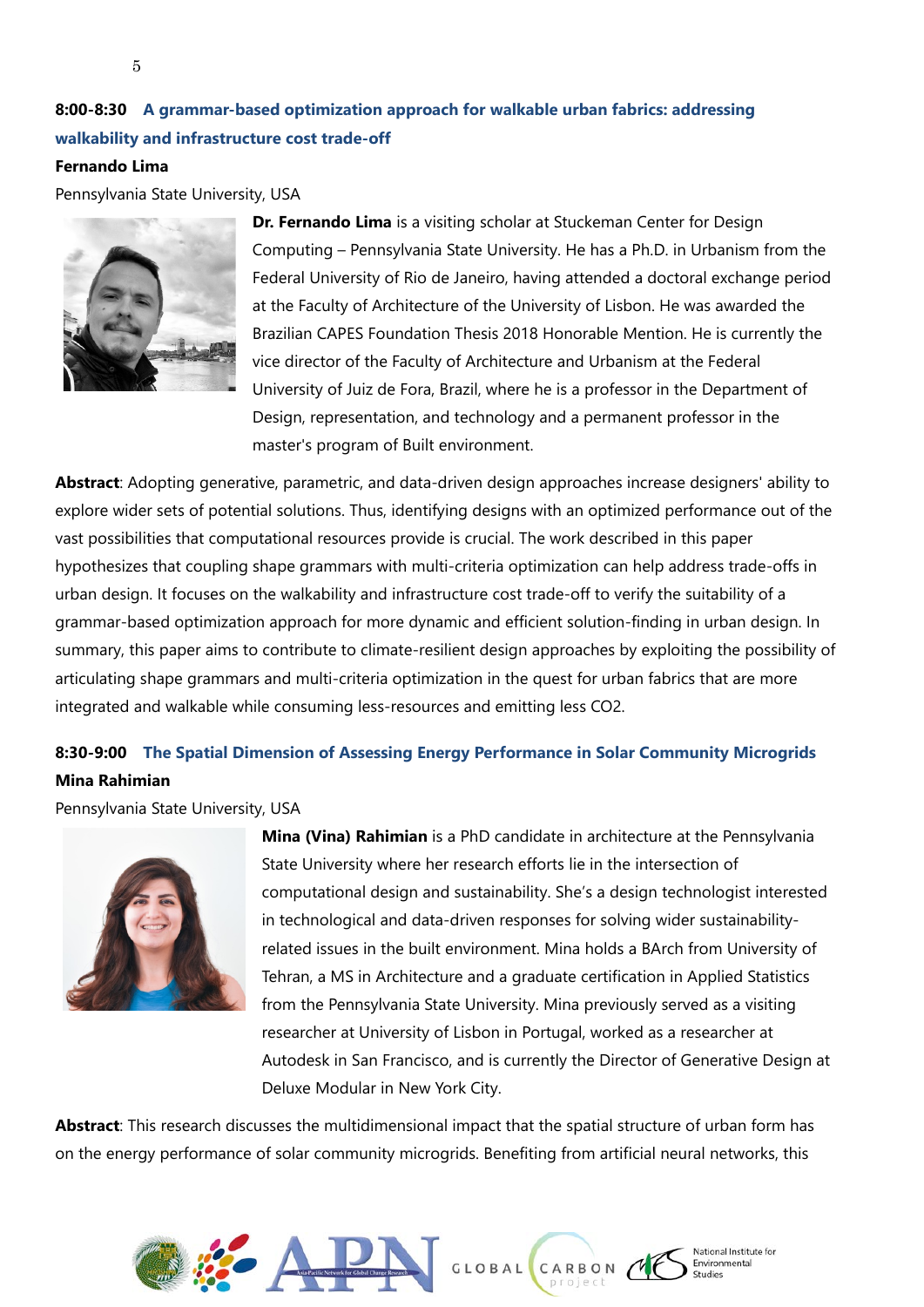study was able to uncover the complex relationship between San Diego's urban form and its impact on community scale energy consumption. Results of the training procedure proves the existence of a strong statistical relationship between urban form and energy performance in communities. This presentation takes the statistical analysis that was conducted on the model and architecturally interprets the results. Accordingly, a comprehensive set of design principles were extracted from this analysis that guides architects and urban planners in spatially designing high energy performance community microgrids in San Diego. Another deliverable discussed herein is an energy simulation software prototype that predicts the energy performance of any given solar community microgrid design scenario in real-time by the virtue of its urban spatial configuration. The real-time prediction feature of this software (triggered by the use of surrogate models) is a major contribution to the field and sets an example for future simulation software developments, since current existing urban scale energy simulation tools are extremely time and resource consuming.

### **9:00-9:30 Smart Water: emerging digital technologies for municipal water management**

## **Allison Lassiter**

University of Pennsylvania



**Dr. Allison Lassiter** examines opportunities to use nature-based solutions and emerging technologies to build resilience and increase adaptive capacity in cities. Her research focuses on urban water management. She is currently working on evidence-based green infrastructure policy; adapting municipal water to rising seas; and smart water. She teaches courses on sustainable cities, smart cities, and water policy. She received a BS in Computational Biology from Cornell, Masters in City Planning from MIT, and PhD in Environmental Planning from UC Berkeley.

**Abstract**: Municipal water providers around the globe are managing the combined challenges of outdated and inadequate infrastructure, insufficient revenue, and climate changed-induced shifts in water resources. These challenges exist in both developing and developed economies. One approach to creating more resilient and affordable water systems may be through employing emerging, digital technologies associated with smart cities. This study examines how smart water technologies are contributing to resilient municipal water systems. We review the literature, focusing on distributed, low-cost technologies. We thematically characterize the types of water management problems smart water may be able to solve.

**9:30-13:00** *Break*

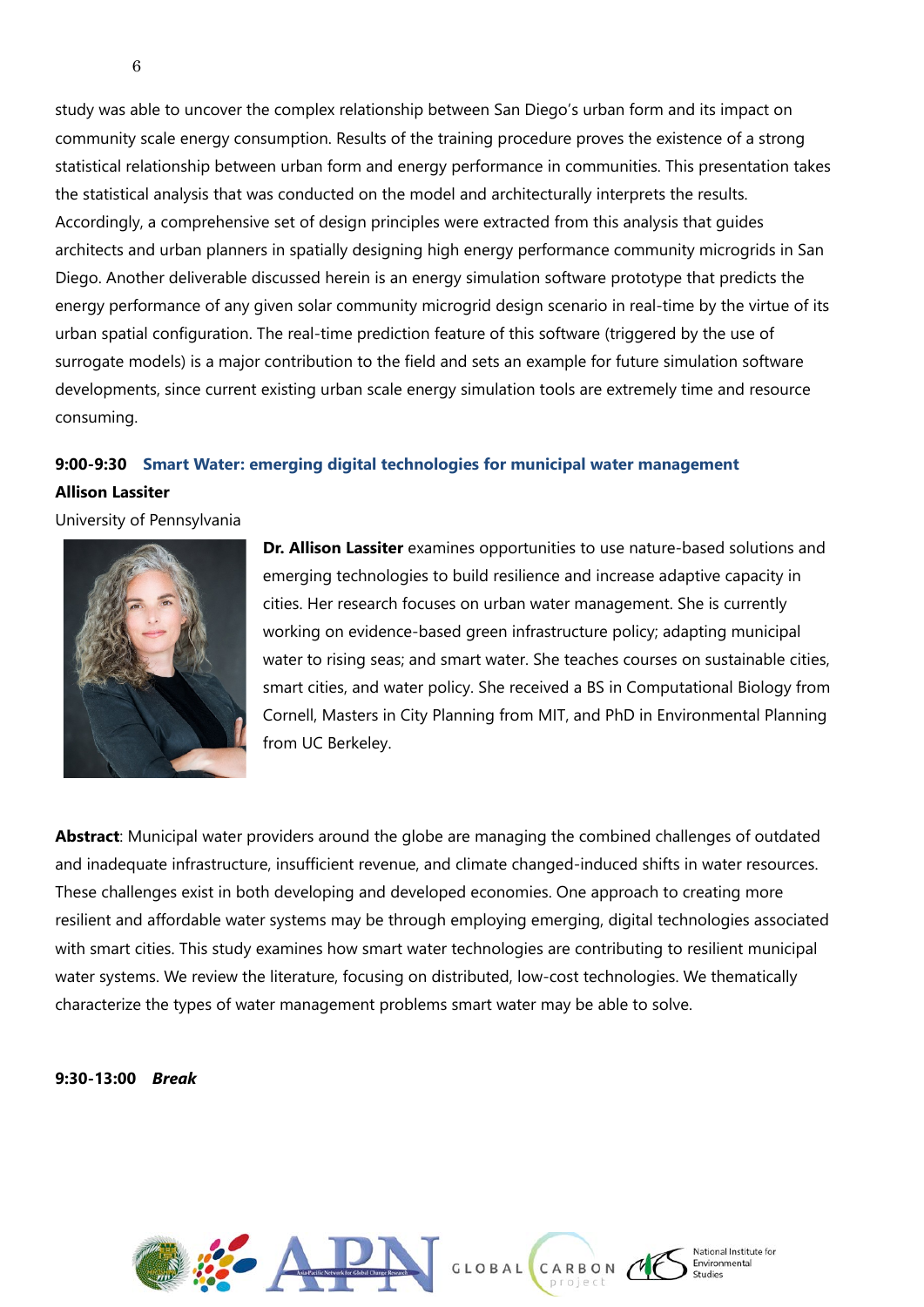# **13:00-13:30 Pursuing Data-Driven Urban Adaptability: The Current Status and Data Gaps of Tokyo, Taipei, and New York**

**Masahiko Haraguchi, Akira Kodaka, Liao Kuei-Hsien, Akihiko Nishino, Kota Tsubouchi, Chiang Yen-Sheng, Upmanu Lall, Naohiko Kohtake**

Research Institute for Humanity and Nature, Japan



7

**Dr. Masahiko Haraguchi** is a Postdoctoral Researcher in the Research Institute for Humanity and Nature while collaborating with researchers at the Harvard T.H. Chan School of Public Health. His research interests include disaster risk management, water resource systems analysis, risk analysis, and sustainability. Before the current position, he was a postdoc at Harvard University for three years. Masa earned his Ph.D. in Earth and Environmental Engineering from Columbia University, where he worked on projects in the Columbia Water Center at the Earth Institute. Previously, Masa worked for the urban climate change and disaster risk divisions of the World Bank.

**Abstract**: By 2050, 70% of the world's population will live in urban areas. As cities continue to grow, disaster risk is expected to increase exponentially. Traditionally, disaster planning has relied on limited analysis regarding possible disaster scenarios. Notably, past planning efforts often do not distinguish between event time of day, workdays vs. weekends, seasons, or urban locations (e.g., indoor, outdoor, underground). As an international project funded by the Belmont Forum, we have started a project in 2020 to address dynamic disaster scenarios as well as the needs of vulnerable socio-economic groups in urban areas. In this presentation, first, we will introduce an overview of the project. Then, we analyze the current status of Tokyo, Taipei, and New York and identified data gaps while referring to possible methods, smart technologies, and data sources to propose dynamic, data-driven disaster planning in the megacities.

### **13:30-14:00 Telework at the time of crisis: The neglected role of place Abbas Shieh**

Azad University of Tehran, Science and Research Branch, Iran



**Dr. Abbas Shieh** is a City Strategist with over 15 years of professional experiences in planning and managing urban projects. He is currently an Assistant Professor of Planning and Design in the Azad University of Tehran, serving different national and international initiatives as a Smart City and Urban Resilience consultant. Through his academic and professional experiences, Dr. Shieh has intellectually developed an interest in elaborating planning and design discussions around the relationship between urban form and technology phenomena. In particular, the evolution of urban spatial structure in the information age is an overarching issue in his recent research. More specifically, he has studied smart working/telework as a technological



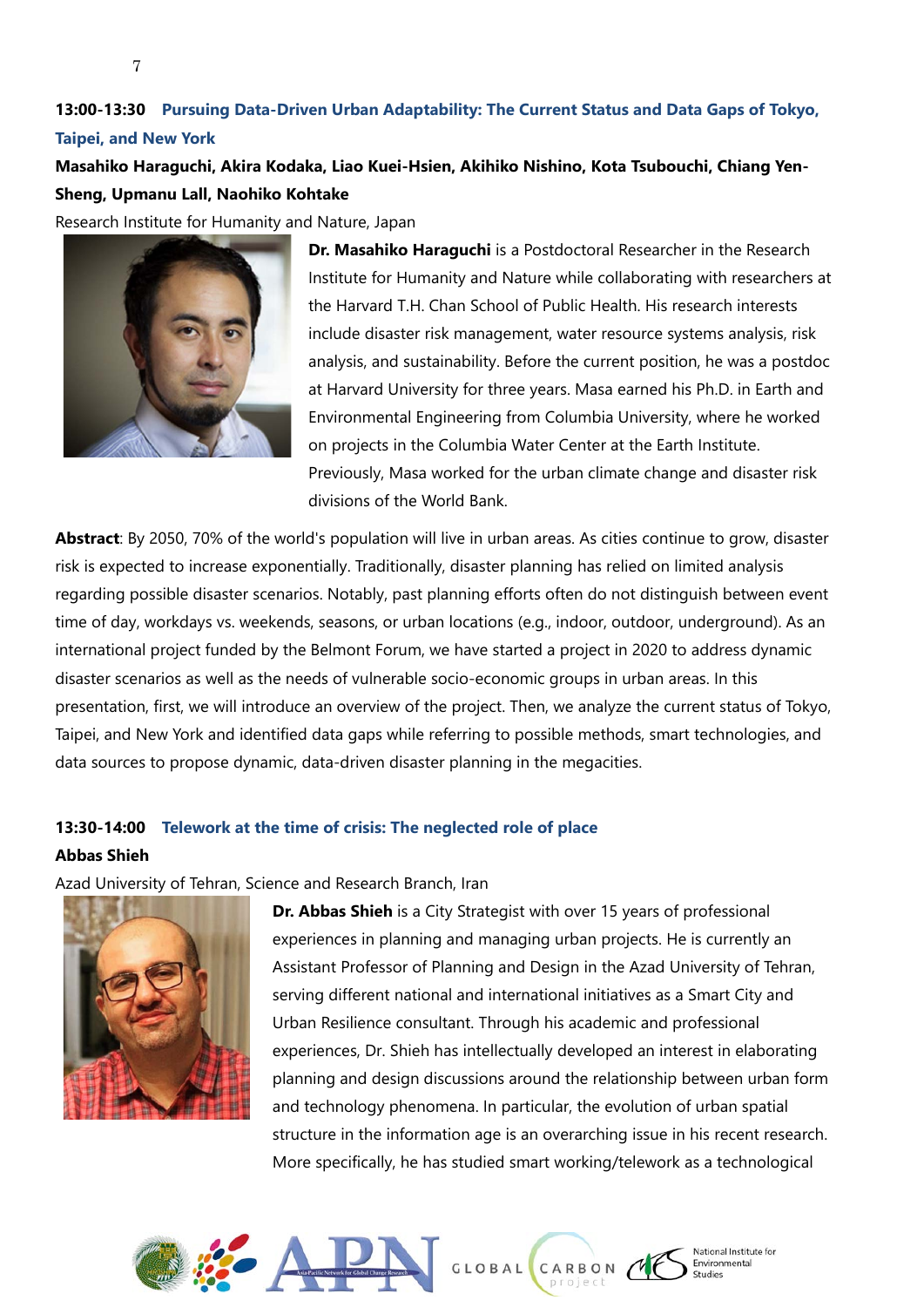practice to contribute to the implications of the emergence of new working environments to the future shape of cities.

**Abstract**: For the past 50 years, telework has always been a solution to vulnerable, urgent, and critical human situations, including climate-related crises. No specific theorizing of the effect of place has been done in the literature over the past 50 years. This paper addresses this empirical gap by comprehensively assessing the impact of place-related factors on work motivation, based on a sample of 277 Australian home-based teleworkers. Empirical findings indicate that several key place-related factors have a significant effect on the work motivation of teleworkers. The paper begins with a brief review of the supporting role of telework in crisis management. It then reviews the literature regarding the place and non-place related requirements of teleworking. Next, the paper provides the results of predictive analyses and discusses how different place-factors can be related to a more urban resilient situation. The paper concludes by assessing how Australian planning policy needs to be improved to be responsive to highly frequent climate disasters in Australia.

## **14:00-14:30 Data science and citizen's adaptation to climate and environmental changes; Mining the adaptive capacity level of Tehran citizens using twitter posts**

#### **Mojtaba Khanian**

Hamedan Housing Foundation, Iran



**Mojtaba Khanian** studied architecture with a focus on designing in the undergraduate level. After taking some courses related to the concept of sustainability, he became interested in sustainability in general and the social dimension of sustainability in particular. This encouraged him to pursue his postgraduate studies in urban planning and to explore social issues throughout the course. After that, being worked in Hamedan Housing Foundation, he realized that climate change impacts in Iranian urban and rural settlements are transforming the social, environmental and economic catechistic of them. Therefore, he designed and conducted some researches about settlements adaptation and resiliency facing with climate changes, resulting to publish them in peer reviewed journals.

**Abstract**: Climate and environmental changes are becoming the most important global issues of the present time and the future. Many studies and reports introduce "adaptation" as the most appropriate response that a community can make to events resulting from environmental and climate changes. Adaptability is often defined as the ability of a system to deal with external stresses resulting from emergence of a new situation. A review of the related literature shows that the adaptability of individuals, known as adaptive capacity, is determined by their social, cultural, and psychological characteristics. Therefore, as an empirical study, this study intends to develop a method to use the big data analysis to mine the tweets posted during the past three years by Tehran citizens as a case study about their environment and Tehran City at the time of facing the impacts of climate change and examine the adaptive capacity of these citizens.



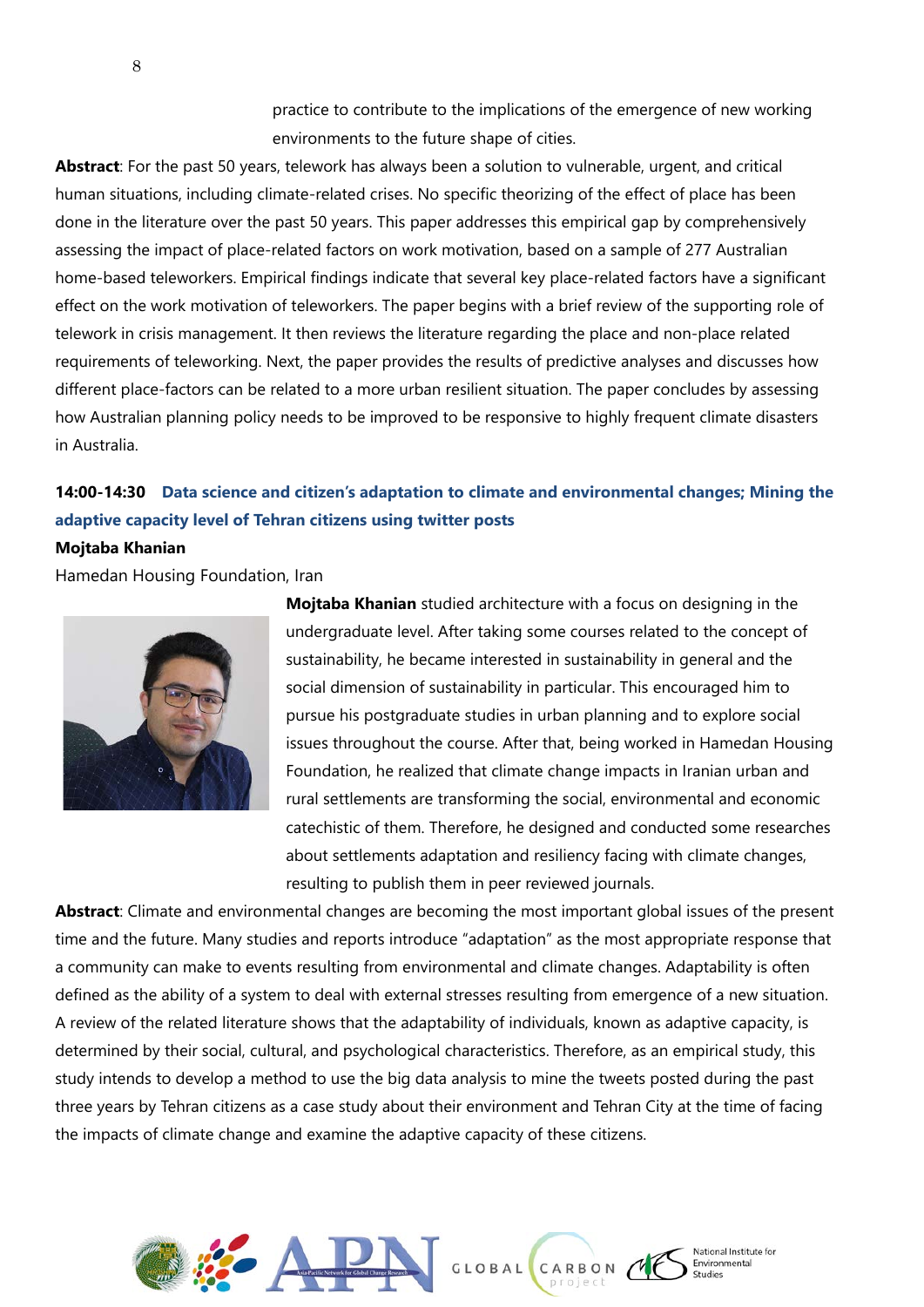### **14:30-15:00** *Break*

## **15:00-15:30 Urban Commons in the Techno-Economic Paradigm Shift: An ICT-Enabled Sharing Paradigm Review**

#### **Herlin Chien , Keiko Hori and Osamu Saito**

National Pingtung University of Science and Technology, Taiwan



**Dr. Herlin Chien,** originally trained as a political scientist, is an Associate Professor at National Pingtung University of Science and Technology in Taiwan while pursuing her second PhD degree at United Nations University, Institute for the Advanced Study of Sustainability, Japan. Her recent research interests include using socio-ecological system approach to analyze the social dilemma in urban river restoration. She also tries to use Coupled Infrastructure Framework to systematically decouple urban river governance and explores the potential of citizen engagement or urban commoning with aid of ICT innovation.

**Abstract**: Since the early 21st century, there has been a stream of derivative commons focusing on solving urban problems, especially in the context of rapid urbanization and climate change, and the need to craft a more sustainable and resilient city. This emergence of urban commons is also accompanied by the technoeconomic paradigm shift featured by an ICT enabled sharing practice based on the epochal creation of new online social structure. Due to the newness of this field of study, different terminologies, and an array of nascent applications in the real world, this paper argues that there is a need to conduct a systematic literature review to enhance our understanding of 1) theoretical foundation of ICT to expand functions and scale of urban commons from sharing paradigm perspective, 2) opportunities of ICT-enabled urban commons to solve urban unsustainable problems, and 3) barriers of ICT-enabled urban commons.

## **15:30-16:00 Mainstreaming Climate Resilience: A GIS-based Methodology to Cope Cloudbursts in Turin (Italy)**

#### **Grazia Brunetta, Ombretta Caldarice, Stefano Salata**

Politecnico di Torino, Italy



**Dr. Ombretta Caldarice,** is assistant professor in urban and regional planning at the Politecnico di Torino. She has ten years of international experience in research, capacity-building and education on the role (and limits) of planning in complex and adaptive systems assuming a comparative perspective. Her research activity includes the interplay between planning and urban resilience through the lens of planning rules and urban codes. She is a member of the Responsible Risk Resilience Centre - R3C of the Politecnico di Torino within she supports local stakeholders towards transformative resilience. She is junior



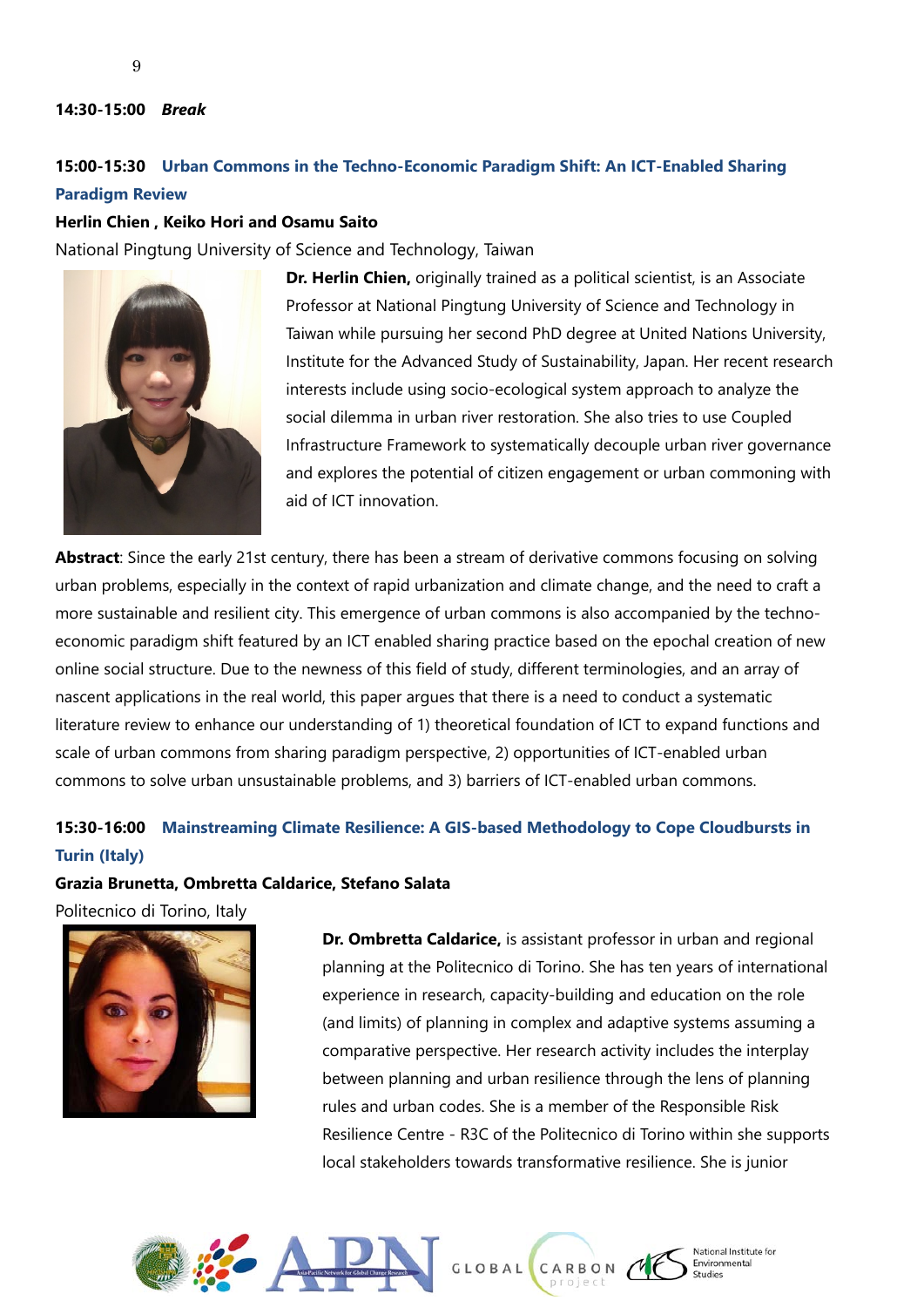coordinator of the Risk Management and Adaptation group of the international programme RESURBE - Urban Resilience and Climate Change Adaptation. She is in the expert committee of the Summer School on Urban Resilience (Southern University of Denmark).

**Abstract**: The presentation will focus on how to map and to assess the vulnerability of the city of Turin (Italy) to cloudburst events in the frame of the on-going revision of the local land-use plan, that is based on the application of a mainstreamed approach especially to extreme rainfalls. The proposed methodology aims at identifying hydraulic vulnerability by mapping streams and flood-prone areas with GIS-based overlay. We employed an array of datasets and indices combined with modelling techniques of the "streams", elaborated with the Integrated Valuation of Ecosystem Services and Tradeoffs software program. Results of the methodology allow to understand what would happen if the urban canals fail to discharge during a phenomenon of intense rain (cloudburst event) and consequently, which areas of the city should undergo adaptation and transformation to reduce their flooding vulnerability while mainstreaming the resilience of the system.

## **16:00-17:00 Panel discussion on urban system design for creating sustainable and resilient cities** (Chairs: **TBD**)

• Urban system design

• Integrated approaches for achieving low-carbon, smart, resilient, and sustainable cities

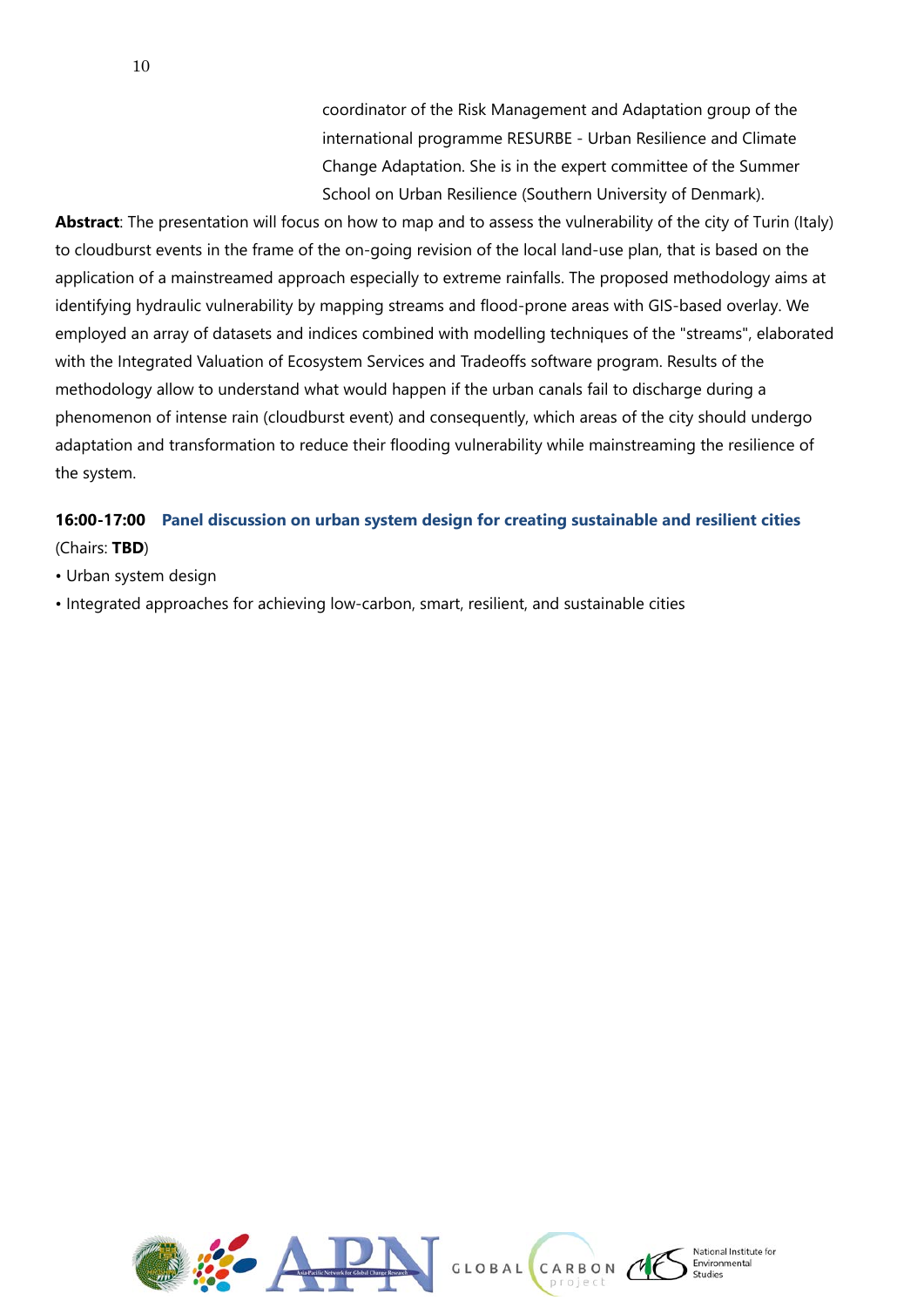| December 17, 2020                                                                     |                                                                         |                   |  |
|---------------------------------------------------------------------------------------|-------------------------------------------------------------------------|-------------------|--|
| Contributions of smart cities to climate resilience (reporting on the APN activities) |                                                                         |                   |  |
| $9:00 - 9:10$                                                                         | Introduction and aims/objectives                                        | Ayyoob Sharifi    |  |
| 9:10-9:30                                                                             | The role of smart cities to increase resiliency: Lesson                 | Hasan Masrur      |  |
|                                                                                       | learnt from case studies                                                |                   |  |
| 9:30-9:50                                                                             | IoT, Smart mobility, and Smart City: A Case Study of                    | Nae-Wen Kuo       |  |
|                                                                                       | the YouBike in Taipei                                                   |                   |  |
| $9:50 - 10:10$                                                                        | Data-sharing approaches for a resilient and smart                       | Yesuel Kim        |  |
|                                                                                       | city to urban urgent disaster and hazard: a case of                     |                   |  |
|                                                                                       | smart city R&D project in Daegu, South Korea                            |                   |  |
| 10:10-10:30                                                                           | Envisioning sustainable and resilient Petaling Jaya                     | Melasutra Md Dali |  |
|                                                                                       | through a smart city framework: A case study                            |                   |  |
| 10:30-10:50                                                                           | <b>Break</b>                                                            |                   |  |
| 10:50-11:10                                                                           | Climate (un)smart? Case study of smart city projects                    | Shrutika Parihar  |  |
|                                                                                       | in Surat, India                                                         |                   |  |
| 11:10-11:30                                                                           | Digital Solutions for Resilient Cities: A Critical                      | Leila Irajifar    |  |
|                                                                                       | Assessment of Resilience in Australian Smart City                       |                   |  |
|                                                                                       | Initiatives                                                             |                   |  |
| 11:30-11:50                                                                           | The Smart City Initiatives for Resilience: The Case of                  | Yekang Ko         |  |
|                                                                                       | San Francisco, California, United States                                |                   |  |
| 11:50-13:00                                                                           |                                                                         |                   |  |
| 13:00-13:30                                                                           | Smart cities and resilience: Insights from a Delphi                     | Chong-En Li       |  |
|                                                                                       | survey                                                                  |                   |  |
| 13:30-16:00                                                                           | Interactive session on developing a toolkit for assessing resilience of |                   |  |
|                                                                                       | smart cities                                                            |                   |  |
| End of the day                                                                        |                                                                         |                   |  |



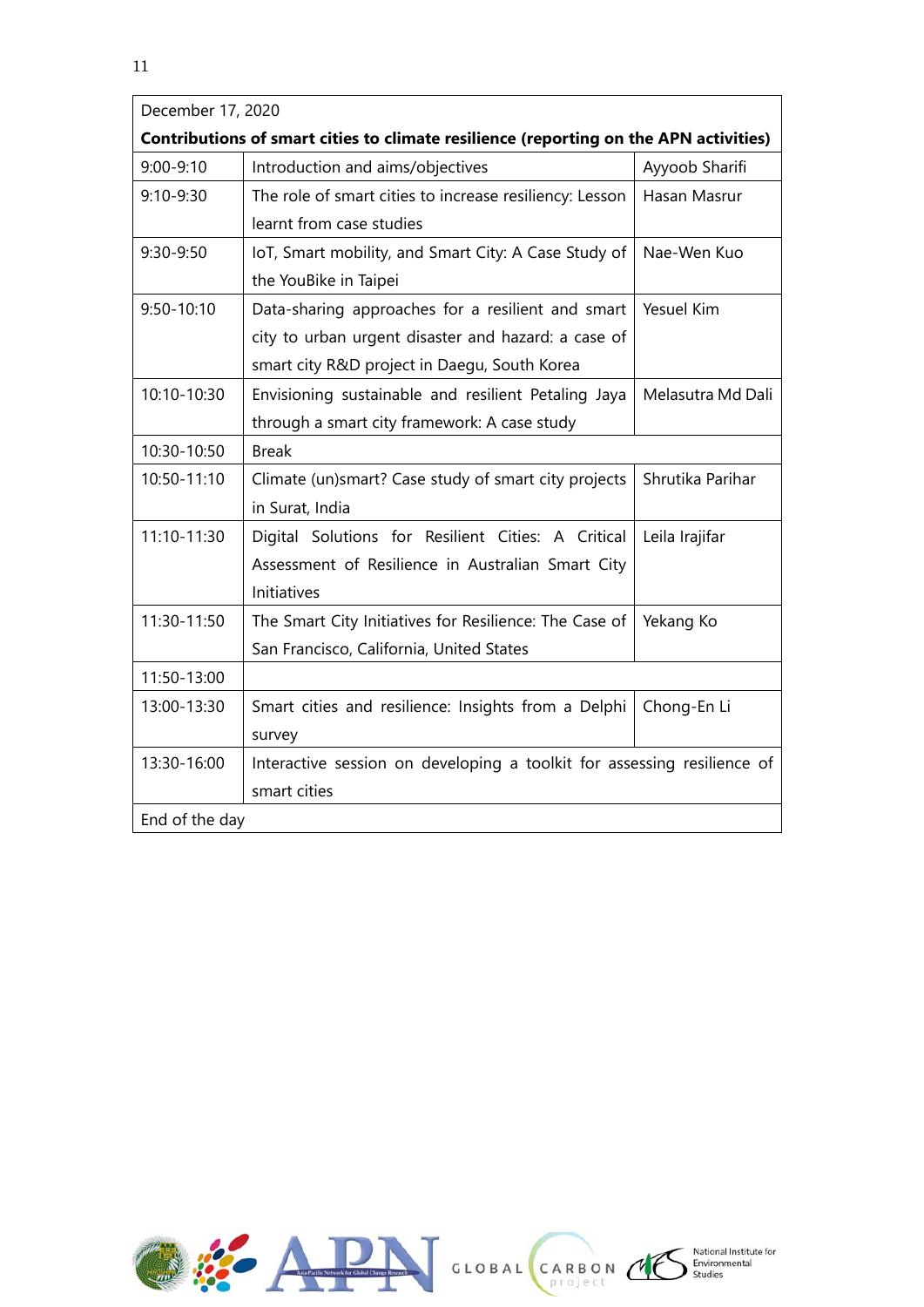# **December 17, 2020**

# **Contributions of smart cities to climate resilience (reporting on the APN activities)**

#### **9:00-9:10 Introduction and aims/objectives**

#### **Ayyoob Sharifi**

Hiroshima University

### **9:10-9:30**

#### **The role of smart cities to increase resiliency: Lesson learnt from case studies**

**Hasan Masrur,** University of the Ryukyus, Okinawa, Japan, and **Ayyoob Sharifi**, Hiroshima University, Japan



**Hasan Masrur** earned a Master's Degree in Department of Energy, Environment, and Climate Change in 2017 from the Asian Institute of Technology, Thailand. He is currently undertaking his Ph.D. degree in the interdisciplinary Intelligent Systems Engineering, Graduate School of Engineering and Science of the University of the Ryukyus, Okinawa, Japan with the MEXT scholarship. Mr. Masrur is actively working with academia and industry on different research projects. Currently he is involved as a research assistant in the APN funded project- 'Assessment of the Actual and Potential Contributions of Smart City Projects to Climate Resilience in Selected Asia-Pacific Cities'.

**Abstract:** Smart cities are often characterized using ICT-enabled solutions in various socio-economic, institutional, and environmental fields to enhance quality of life, sustainability and resilience, and to preserve the competitive potential of cities in an increasingly interconnected network of cities. While the concept and adaptation of 'smart city' has been around for a while, recently there is a growing interest on smart cities as a resilience measure worldwide. It is vital to recognize the effect of smart cities on improving urban resilience, especially with regard to climate adaptation and mitigation. Our database of approximately 300 case studies tries to investigate the resilience steps and smart solutions taken by smart cities around the world under categorized Indicator sets. The evidence based quantitative analysis of global smart city projects allows to highlight the success factors, trends and future paths along with their resilience characteristics and stages.

#### **9:30-9:50**

**IoT, Smart mobility, and Smart City: A Case Study of the YouBike in Taipei Nae-Wen Kuo** and **Yu Chang,** National Taiwan Normal University

**Dr. Nae-Wen, Kuo** is a Professor of the Department of Geography, National Taiwan Normal University. He





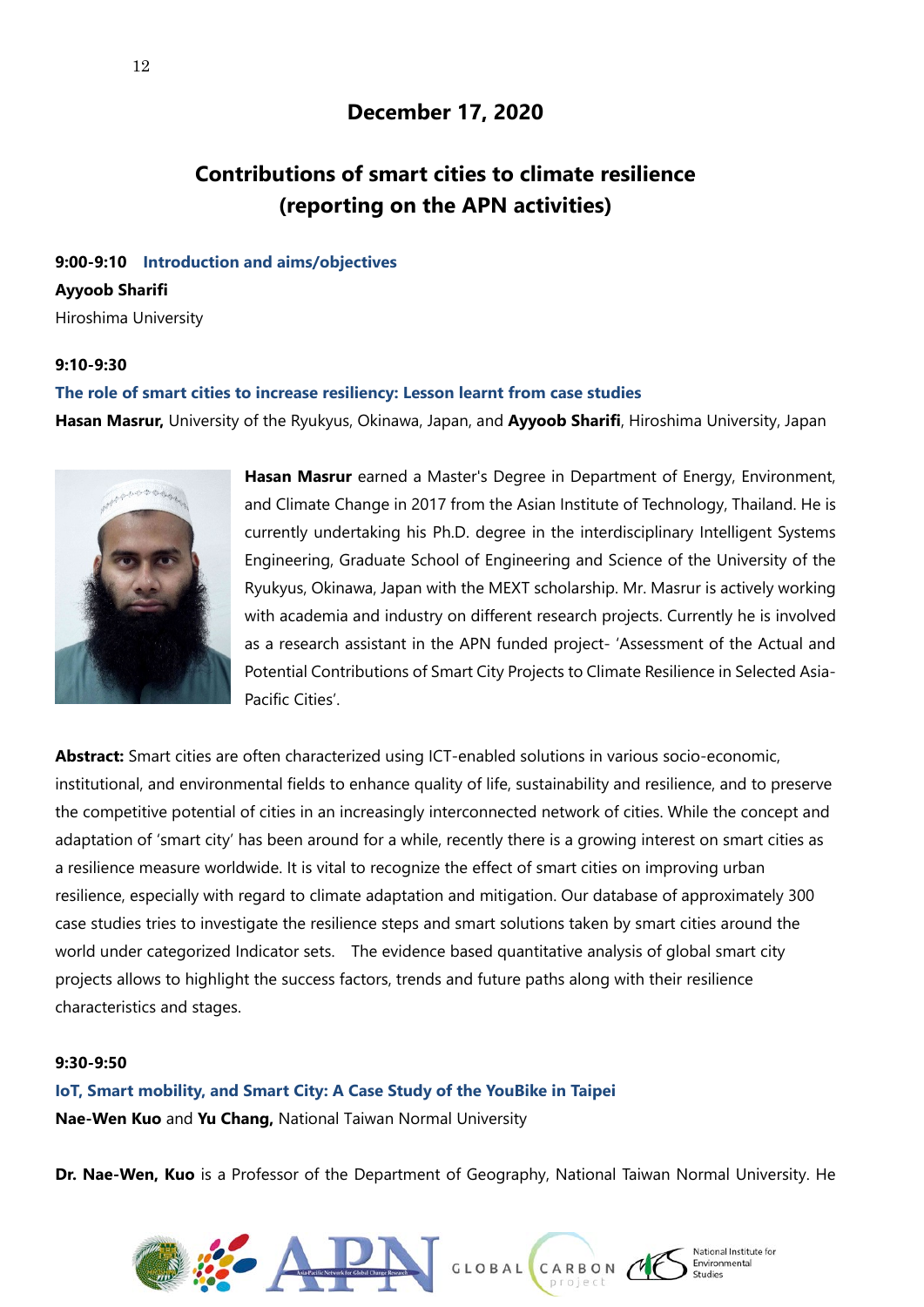

received his Ph.D. in Environmental Management from National Taiwan University in 2000. His research expertise is about environmental planning and management, Industrial Ecology, urban metabolism, climate change adaption, and resilience city. He has published several articles in journals and books and often reviews papers for the international journals. He also serves as a consultant of the government agencies to contribute to the collaboration between academia and

government and develop partnerships and relationships between different stakeholders.

**Abstract:** Smart mobility is aimed to make transport more connected, more efficient, more flexible, and environmental-friendly. It is the backbone for growth in today's urban environments, and can encompass everything from mass transit and car and bike-sharing services to private cars and commercial vehicles. **The main goals of smart cities** are focused on **improving citizens' quality of life,** urban resilience**, sustainable development,** and **greater efficiency in the management of available resources.** Smart mobility based on The Internet of Things (IoT) technology is essential for **smart cities** and smart transportation will play a *key* role in modern urban life.

The Internet of Things (IoT) is a basis for collaboration, offering a convenient way to bring together players in the private and public sectors, so new business models can be emerged. Most of these IoTdriven initiatives focus on the end-user experience, and emphasize the importance of delivering transport services that are simple to use and provide easy access to valuable, real-time information such as the YouBike in Taipei.

YouBike is public bike-sharing services based on IoT technology and it is the smart transportation policy of Taipei City Government. YouBike is selected as the case study in this paper and the user's behavior and the environmental benefits are analyzed. Both of the big databases from Taipei City Government and Taiwan Emission Data System are used in this research. The results show that this public bike-sharing service can generate many positive benefits. For example, it can reduce gasoline consumption and CO2 and air pollutants emission.



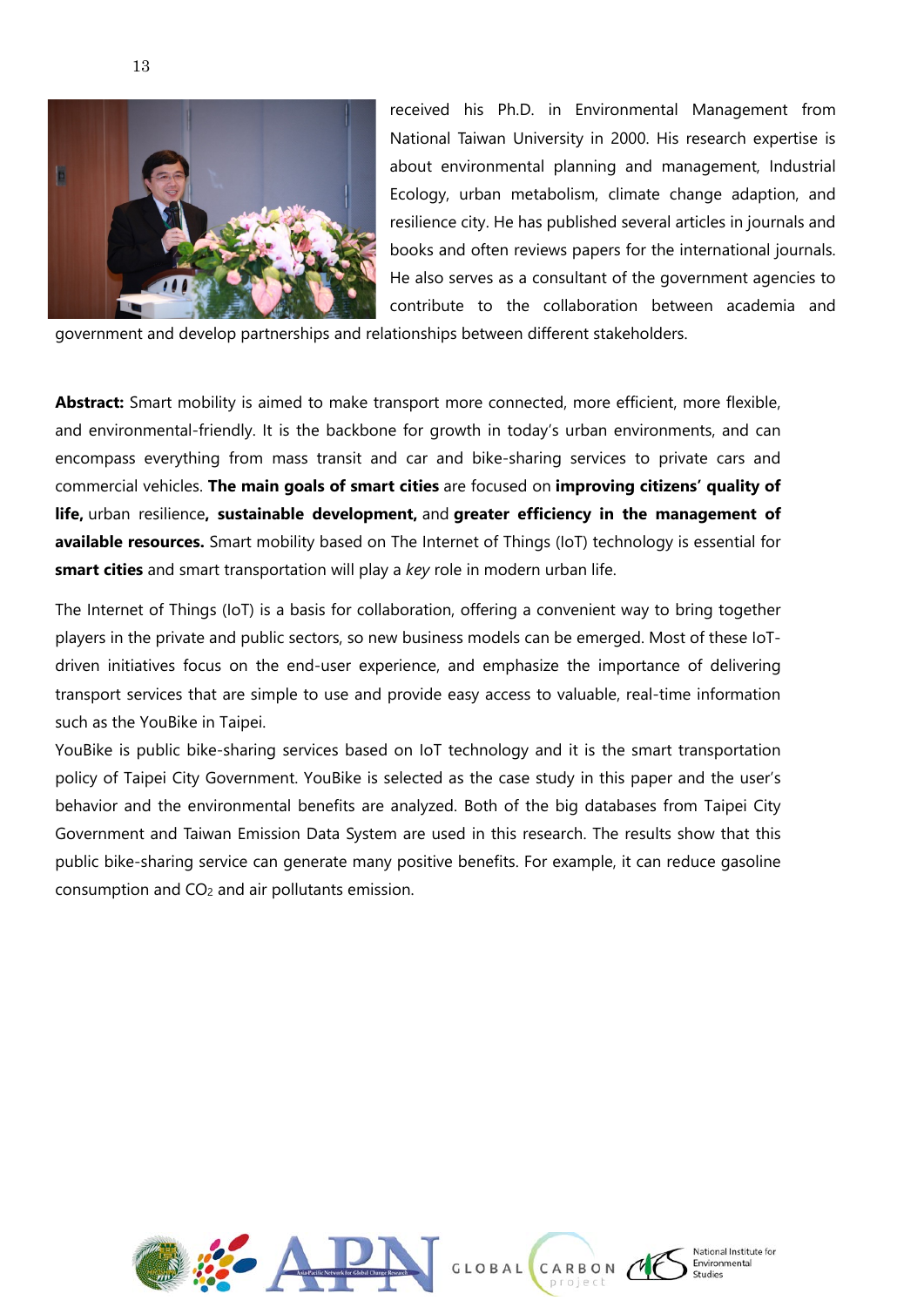#### **9:50-10:10**

## **Data-sharing approaches for a resilient and smart city to urban urgent disaster and hazard: a case of smart city R&D project in Daegu, South Korea**

**Yesuel Kim**, **Sunghee Lee, Ayyoob Sharifi**, and **Youngchul Kim**



**Dr. Youngchul Kim** is an Associate Professor of Urban Design in the Department of Civil and Environmental Engineering at KAIST in South Korea. He is a skilled urban designer, architect, educator and researcher with strong background in urban design and redevelopment. He has experienced in conducting research projects regarding data-driven urban design, urban analytics, urban spatial analysis and urban redevelopment for sustainable, resilient, smart cities. Prof. Kim received the B.S. and M.S. degrees from Seoul National University, Seoul, South Korea, in 1999 and 2001, respectively, and the

Ph.D. degree from the University of Michigan at Ann Arbor, MI, USA, investigating urban redevelopment and its impact on residents, in 2011. From 2012 to 2015, he was an assistant professor in the Department of Architecture and Civil Engineering at City University of Hong Kong, and from 2013 to 2015, he was an Associate Programme Leader of the Master of Urban Design and Regional Planning degree with the City University of Hong Kong. In 2016, he joined the Department of Civil and Environmental Engineering at Korea Advanced Institute of Science and Technology (KAIST), Daejeon, South Korea, and since 2017, he has been the Director of the Smart City Research Center, KAIST. His research interests include experimental, innovative urban design, and urban data-driven analysis for smart, resilient, sustainable cities. He leads the KAIST Urban Design Lab.

**Abstract**: This study explores recent nationwide projects, including those related to smart cities, climate change, urban regeneration and the K-New Deal, and in particular analyzes how the national smart city R&D project instills resilience in a smart city. This study analyzes a government-funded smart city R&D project in Daegu, South Korea with a focus on three main topics: the effects of the system, the main items that should be considered by planners and decision makers, and ways to ensure participation from diverse groups of citizens. Advanced smart city technologies and services are being adopted as part of the smart city R&D project, such as deep learning-based civil motion recognition, advanced technology for intelligent disaster prediction, and warning technologies for heatwaves, heavy rain, slope collapses, etc. Our analysis of the smart city R&D project according to the analytics framework shows that the Daegu smart city R&D project has sought to consider 15 indexes of resilience and include the three main topics mentioned above. The list of resilience indicators presented in this study can be used as an assessment toolkit that comprehensively considers various parts of the city, such as technology/services, planners/decision makers, and citizens, all of which make up a smart city. This checklist provides a means of evaluating various stages of smart city projects that aim to increase resilience.





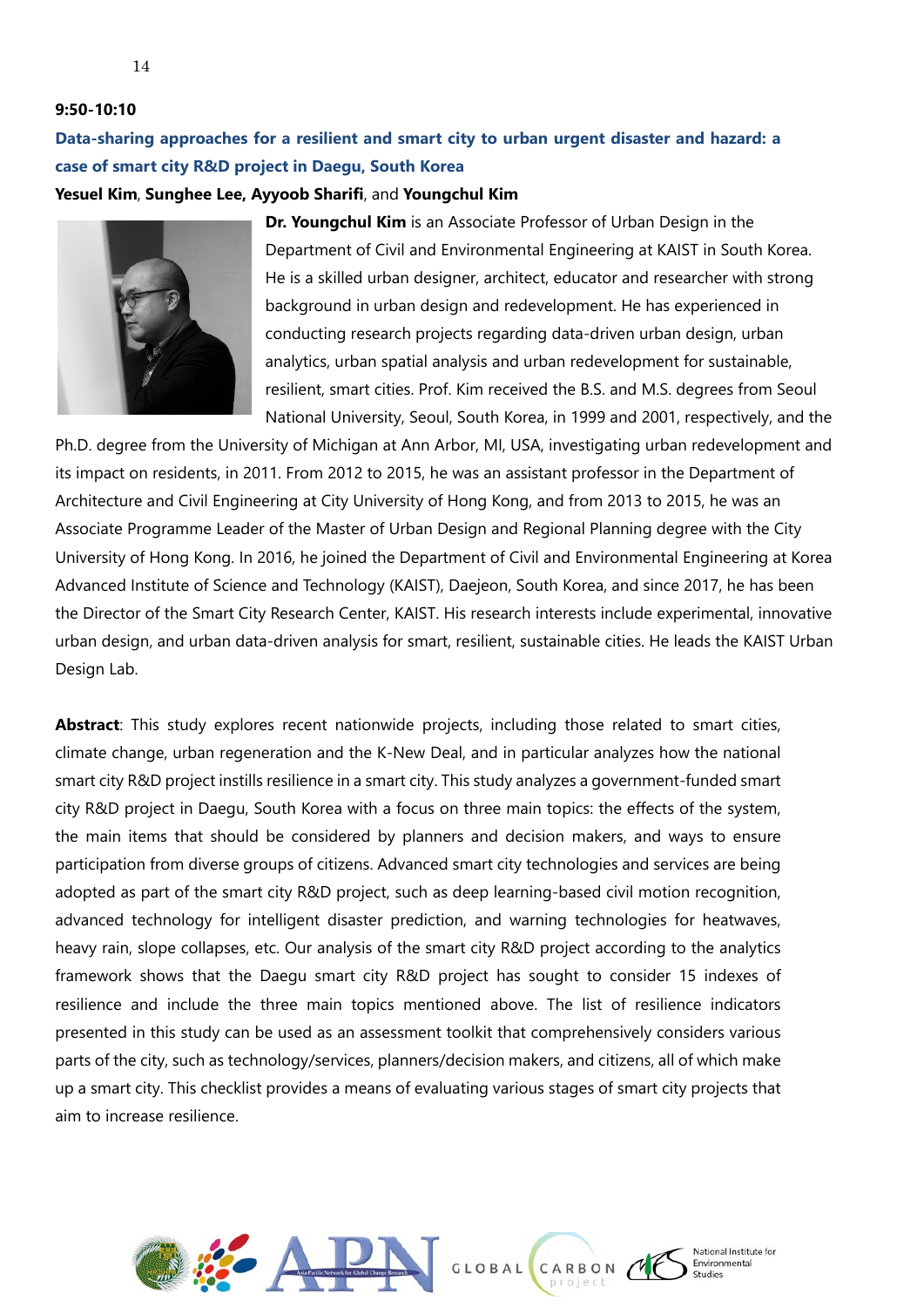**10:10-10:30 Envisioning sustainable and resilient Petaling Jaya through a smart city framework: A case study Melasutra Md Dali,** University of Malaya



**Dr. Melasutra Md Dali** is a Registered Town Planner under the Town Planner Act (Act 538) and also a member of Malaysian Association of Social Impact Assessment. She has 22 years of experience in University Malaya as lecturer at Faculty of Arts and Social Sciences and Faculty of Built Environment. Her teaching subjects are related to urban land use planning, social planning, planning theory and recreational planning. While serving UM, she also involved in several researches and consultancy services on Social Impact Assessment, Urban Redevelopment, Development Plan studies. She has been appointed as Council Member for Petaling Jaya City

Council in 2008-2012 and be part of the One Stop Center committee. During the tenure she was also appointed as Panel Member for Local Agenda 21 of the city. She is currently serving as a panel member for Kuala Lumpur City Hall Public Hearing Committee for the gazettement of Kuala Lumpur Structure Plan 2040.

**Abstract:** Malaysia Smart City Framework was launched in September 2019, to serves as a national reference and guideline especially for cities and their local governments, and other relevant agencies and stakeholders in developing and implementing smart city initiatives. This comprehensive framework comprises all three tiers of government, as well as private sector participation to streamline and coordinate smart cities development in Malaysia. With funding support from the Global Environment Facility (GEF), UNDP is working together with our partners the Ministry of Energy, Science, Technology, Environment and Climate Change (MESTECC) and the Sustainable Energy Development Authority (SEDA) to implement a low carbon cities project titled the Green Technology Application for the Development of Low Carbon Cities (GTALCC) (Lee, 2019). The transformative and innovative solutions is critical to strengthen urban infrastructure to meet rising expectations of citizens for better quality of life. This case study focuses on Petaling Jaya City Council Smart City initiaves through various form of projects in their effort to implement smart initiatives in their urban planning prospects and look at their attainment thus far. It hopes to highlight the city council changing concept and combine approach with the modern intelligent technology towards formulating a smart city that resilience to the climate change. It is hope that this discussion will be useful policy knowledge and lessons to be shared and transferred to other local authorities else where.

Keywords: Smart City Framework, Smart City Initiatives, Low carbon City Framework

**10:30-10:50** *Break*





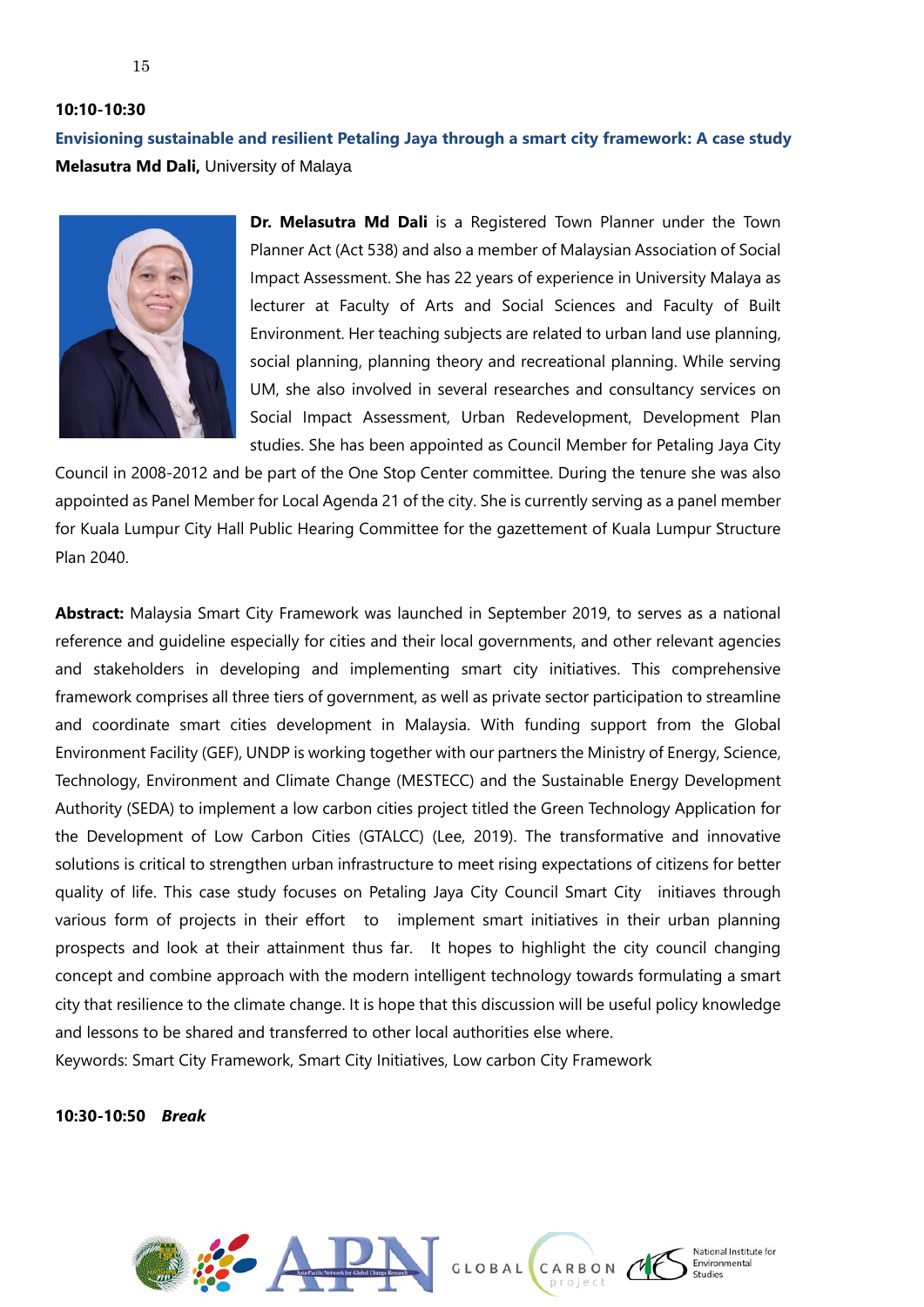

**Shrutika Parihar** is Doctoral candidate at Ahmedabad University. She specializes in GIS based modelling. For the last 10 years, she has been contributing to research in the domain of planning and public policy in collaboration with many national and international agencies. She has co-authored the book titled "Land use change trends of Indian cities: a bird's eye view: Vulnerabilities of unplanned urban growth" published by Sage. She has published in international peerreviewed journals and has Co-authored national reports for Ministry of Environment, Forests and Climate Change, Department of Science and Technology, and Ministry of Earth Sciences. She holds a master's degree in Geomatics from CEPT University and a masters in Geography from Gujarat

University.

**Abstract:** The rapid growth in population and size of India's urban centres has been largely incompatible with the climate change adaptation and mitigation needs. Government of India's flagship Smart City Mission does not explicitly recognise climate change although the focus on compact and mixed-use planning, promoting non-motorised and public transport, housing and inclusiveness, infrastructure, and enhancing open spaces could enhance resilience and reduce greenhouse gas emissions. Emerging literature focuses on defining smart cities in the Indian context, but gaps remain in understanding the impact of smart city projects and interventions. Specifically, there are gaps in assessing the adaptation and mitigation benefits and trade-offs of these interventions. The assessment includes a study of selected smart city initiatives in Surat city in western India for their efficiency in reducing emissions and enhancing resilience to two key climate impacts- flooding and heat. These include the completed projects for renewable energy, water supply, sewerage, solid waste management and transport. This assessment, based on a set of indicators published in literature is done through detailed review of city's plans, primary and secondary information, and interviews with key stakeholders. The study finds that while a number of projects have been successfully implemented, these falls short of an integrated approach for a sustainable climate resilient city. Finally, the study proposes a set of recommendations for mainstreaming climate change responses in Indian smart city projects and better integration within the overall urban development process.





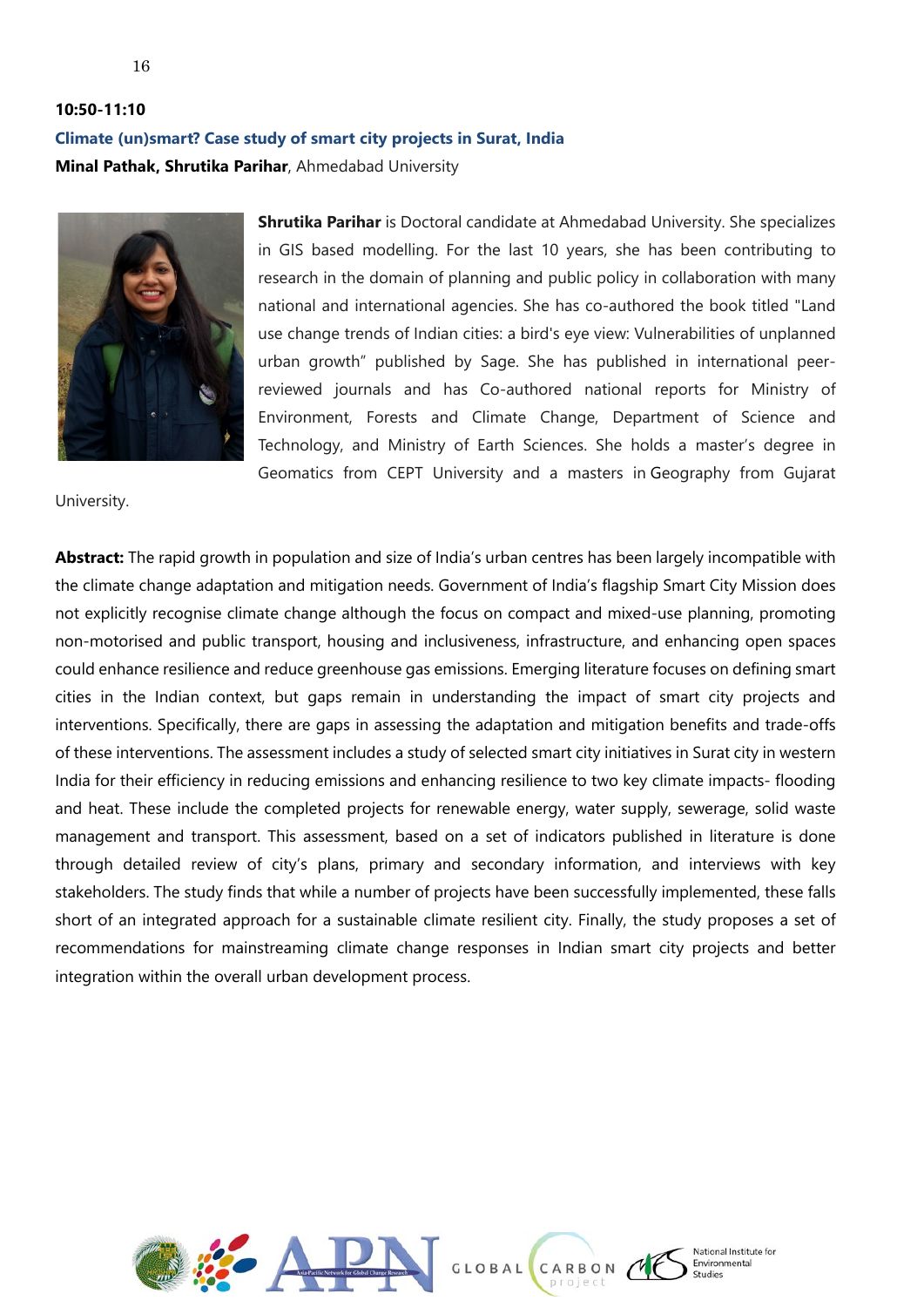# **11:10-11:30 Digital Solutions for Resilient Cities: A Critical Assessment of Resilience in Australian Smart City Initiatives**

**Leila Irajifar,** RMIT University



**Dr. Leila Irajifar** is an interdisciplinary academic working on the intersection of urban design/planning, disaster resilience, and complex systems modelling as a mean to better understand the interdependencies of physical, natural and socio-economic responses in the face of climate change and other social and environmental hazards. Leila is program director in the Master of Disaster, Design and Development (MoDDD) at RMIT University in Melbourne Australia. As a lecturer in MoDDD and Landscape Architecture, her teaching courses include "Building Urban Resilience", "Industry Project Implementation", "Shelter and Settlements", "Disaster, Design and Development" and "Information

systems in disaster response and humanitarian relief". Previously, she has had several years of experience in professional practice in architecture and urban planning. She has been involved in UN-Habitat's City Resilience Profiling Program in Barcelona and worked on economic resilience in rust belt cities as a research fellow at the Institute for Great Lakes Research in Michigan.

**Abstract:** Urban resilience and smart cities have emerged as a critical agenda for urban development in 21st century. The growing emphasize on smart and resilience concepts is mostly due to increasing shocks and stresses related to the environmental, economic, social, and technological pressures which is also exacerbated by the uncertainty associated with rapid urbanisation, climate change and resource limitations. While digital smart solutions are becoming increasing critical in addressing these emerging challenges, in adopting and using digital technologies in urban systems, it is essential to consider its broadest possible impacts to ensure that new vulnerabilities are not created, and resilience compromised. Kupers and Foden (2017) note "no complexity, no resilience" but conversely, it is also important to recognise that "systems can fail, even if everything works as it is supposed to". The aim of this project is to investigate if the complexity drawn by introducing smart digital technologies in urban systems enhance resilience or create vulnerabilities? For this purpose, a deep case study analysis will be conducted in Melbourne, Australia investigating the extent to which the current smart city initiatives contribute to the urban resilience attributes or have the potential to do so. Melbourne has dubbed as the most liveable city in the world in several years and leads the nation as the most innovative city in Australia. Yet, despite its many efforts and relative wealth overall, the city faces stresses that weaken the fabric of the society, further entrench disadvantage, and may trigger the shocks of the future. Melbourne is exposed to natural disasters such as extreme heat, bushfires and floods, and emerging shocks like disease pandemics and extremist acts. There is an increasing number of smart city initiatives taking place in City of Melbourne, however, the extent to which these initiates are aligned with the climate resilience objectives is a critical area which needs attention from all





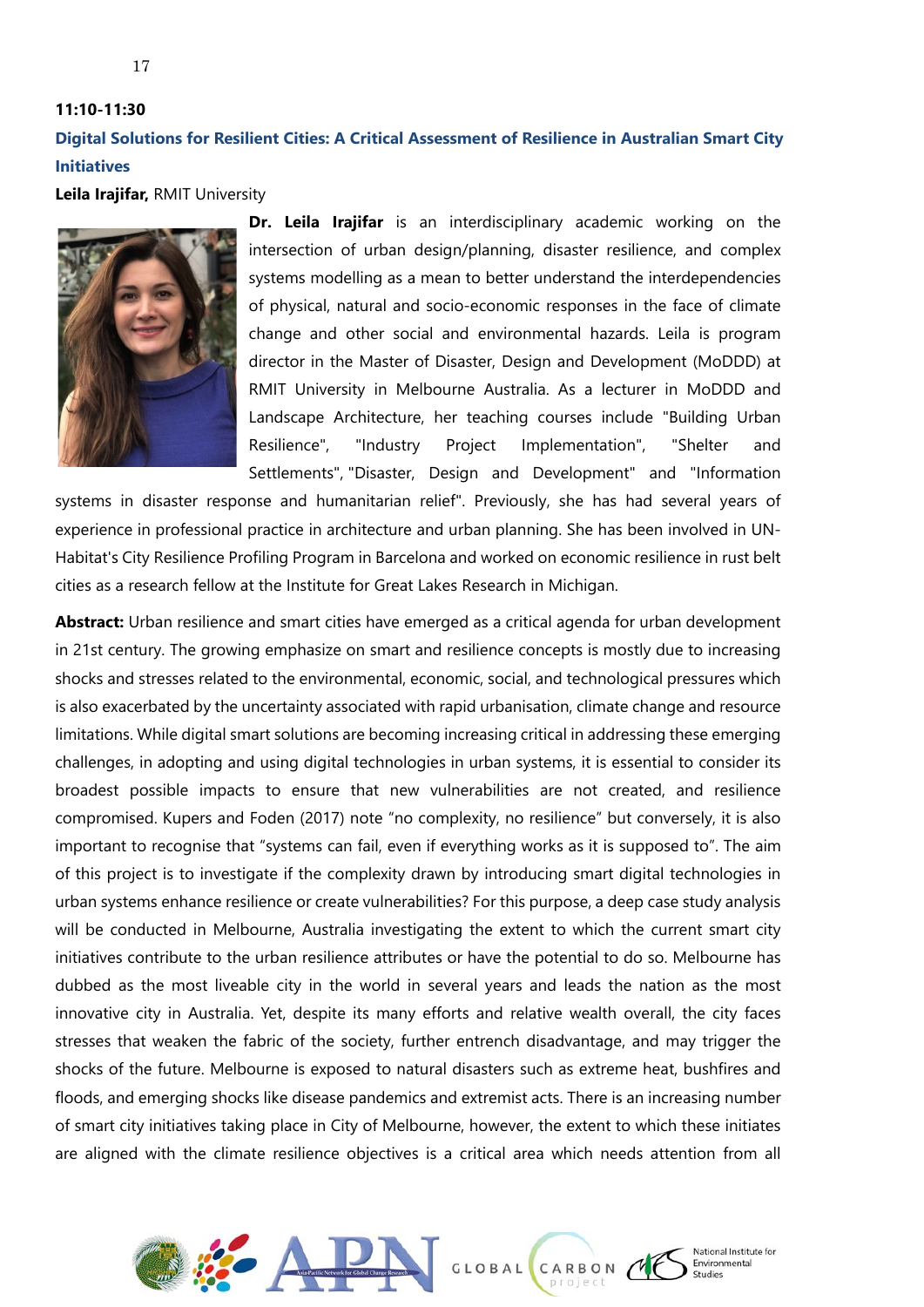involved stakeholders. The significance and innovation of this project lies in its systematic examination of the contradictory promises, perils, and tensions of smart city solutions. This will facilitate better understanding of how to incorporate resilience thinking in smart city projects and also how to assess and avoid the potential risks of these smart solutions on climate resiliency of cities.

#### **11:30-11:50**

**The Smart City Initiatives for Resilience: The Case of San Francisco, California, United States Yekang Ko**, Alison Grover, and Carmela Sambo, University of Oregon



**Dr. Yekang Ko** is an Associate Professor of Landscape Architecture and the Undergraduate Studies (BLA) Director at the University of Oregon. She also serves as the Director of the Sustainable Cities and Landscapes Program of the Association of Pacific Rim Universities (APRU). Her research and teaching focus on sustainable energy landscapes, green infrastructure performance, and planning and design for climate change mitigation and adaptation. Her research was recognized by the 2020 Council of Educators in Landscape Architecture (CELA)'s Excellence in Research Award (Jr Level). She obtained her Ph.D. in Landscape Architecture and Environmental Planning at the University of California, Berkeley.

**Abstract:** This chapter evaluates the city of San Francisco, California to see if its smart solutions contribute to improving resilience. Increasingly, cities worldwide are revolutionizing their systems through smart technologies. The use of data and applications has accelerated the efforts of cities in reducing emissions, addressing social inequities, and building economic security. In the United States, San Francisco has been a pioneer of using smart technologies for improving urban resilience. We found that San Francisco's best practices on smart technologies are most frequently mentioned in the media and research. Major risks that immediately threaten San Francisco include earthquakes, fire, tsunamis, flooding, extreme heat, droughts, terrorism, cyber terrorism, and communicable diseases. As a result, San Francisco's private and public sectors are funding smart technology in transportation, waste management, social, government, and economic realms, improving their long-term resilience and sustainability. The Department of Transportation has funded the city to implement projects such as smart traffic signals to reduce congestion and improve safety; high-occupancy vehicle lanes for public transit and carpools. The city offers residents and businesses with free water-saving devices to reduce water consumption and has developed an online tool to provide residents with recycling, reuse, and disposal options. This chapter further examines San Francisco's contribution to climate resilience and climate action planning. This research will aid in a smart city resilience assessment toolkit used to investigate actual and potential contributions of smart city initiatives to resilience in the United States.

**11:50-13:00** *Break*



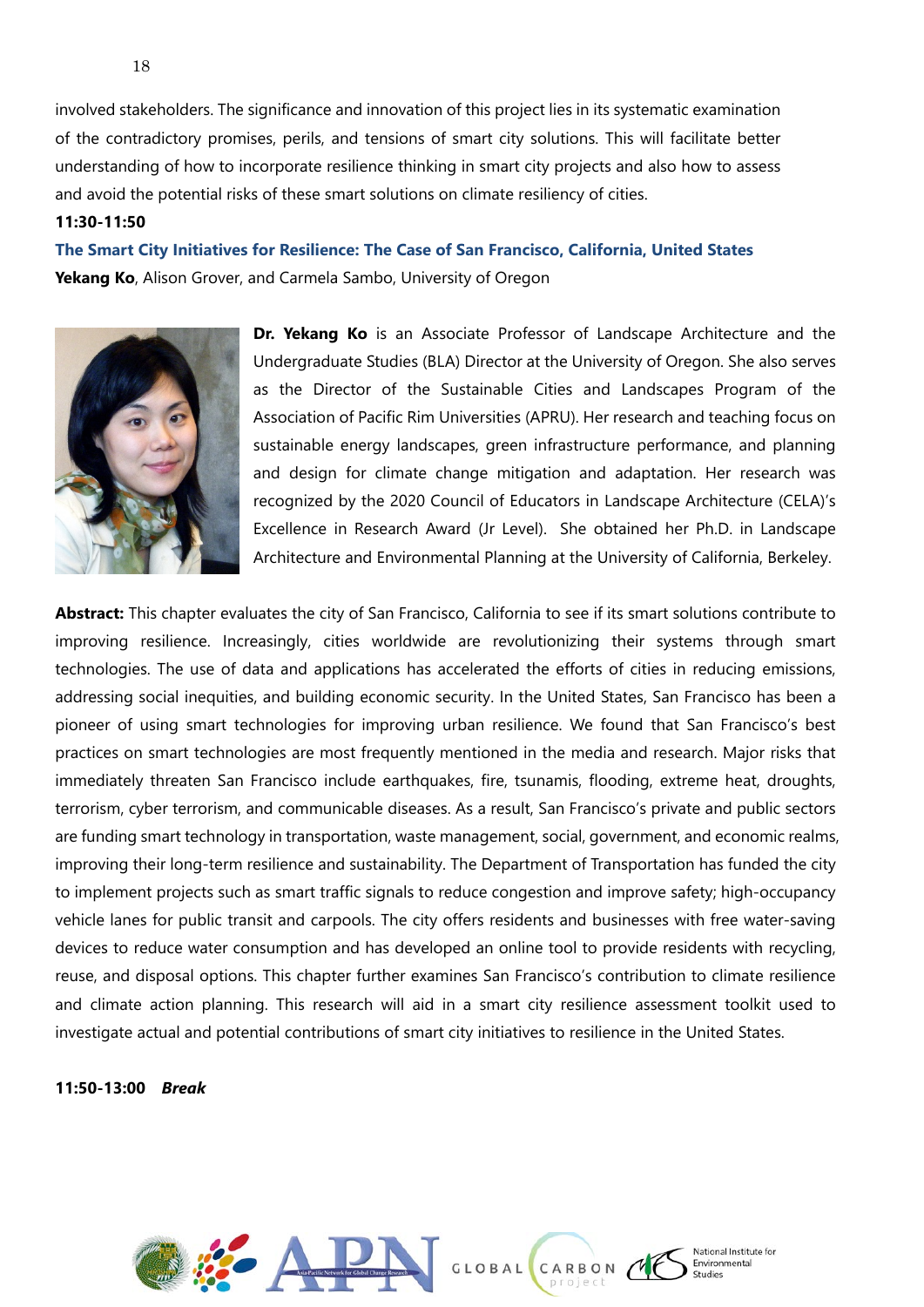# **13:00-13:30 Smart cities and resilience: Insights from a Delphi survey**

**Chong-En Li** and **Nae-Wen Kuo,** National Taiwan Normal University, and **Ayyoob Sharifi**, Hiroshima University



**Chong-En Li** is a Ph.D. student of Geography at National Taiwan Normal University. His research work focuses on Urban Metabolism, specifically on the food system, pollutant emission and relevant evaluation indicators establishment in metropolitan area. He also interested in the smart city and climate resilience and participated in the APN research program.

**Abstract**: Smart city initiatives enabled by Information and Communication Technologies (ICTs) are deemed essential for helping cities to develop transformative solutions to address the challenges of global change and to

create just, sustainable, and resilient communities. While a vast body of knowledge exists on the contributions of such projects to sustainability and quality of life, little is known about their contributions to climate resilience and climate action planning. As many cities around the world are exposed to a broad array of climate-related disasters, enhancing resilience is expected to be at the center of smart city development efforts.

In this research, we conduct a Delphi survey involving a panel of experienced and knowledgeable people to develop a smart city resilience assessment toolkit. The toolkit will then be used to examine actual and/or potential performance of selected cases from around the world. Experts (20-30 participants) were invited to take part in Delphi and AHP processes for development of the assessment toolkit. A summary of the literature review will be shared with the participants during the first round to further familiarize them with the scope and structure of the work. Finally, 13 experts finished the initial questionnaire survey (Round 1). According to the results, the second round questionnaire was designed and sent to those experts to collect their opinions. The output of the Delphi survey will be a finalized list of indicators for assessing smart city resilience, and the weights of indicators will be assigned by the Analytic Hierarchy Process (AHP). Keywords: Smart city, resilience, Delphi survey, Analytic Hierarchy Process (AHP).

#### **13:30-16:00**

**Interactive session on developing a toolkit for assessing resilience of smart cities**

**End of the day**





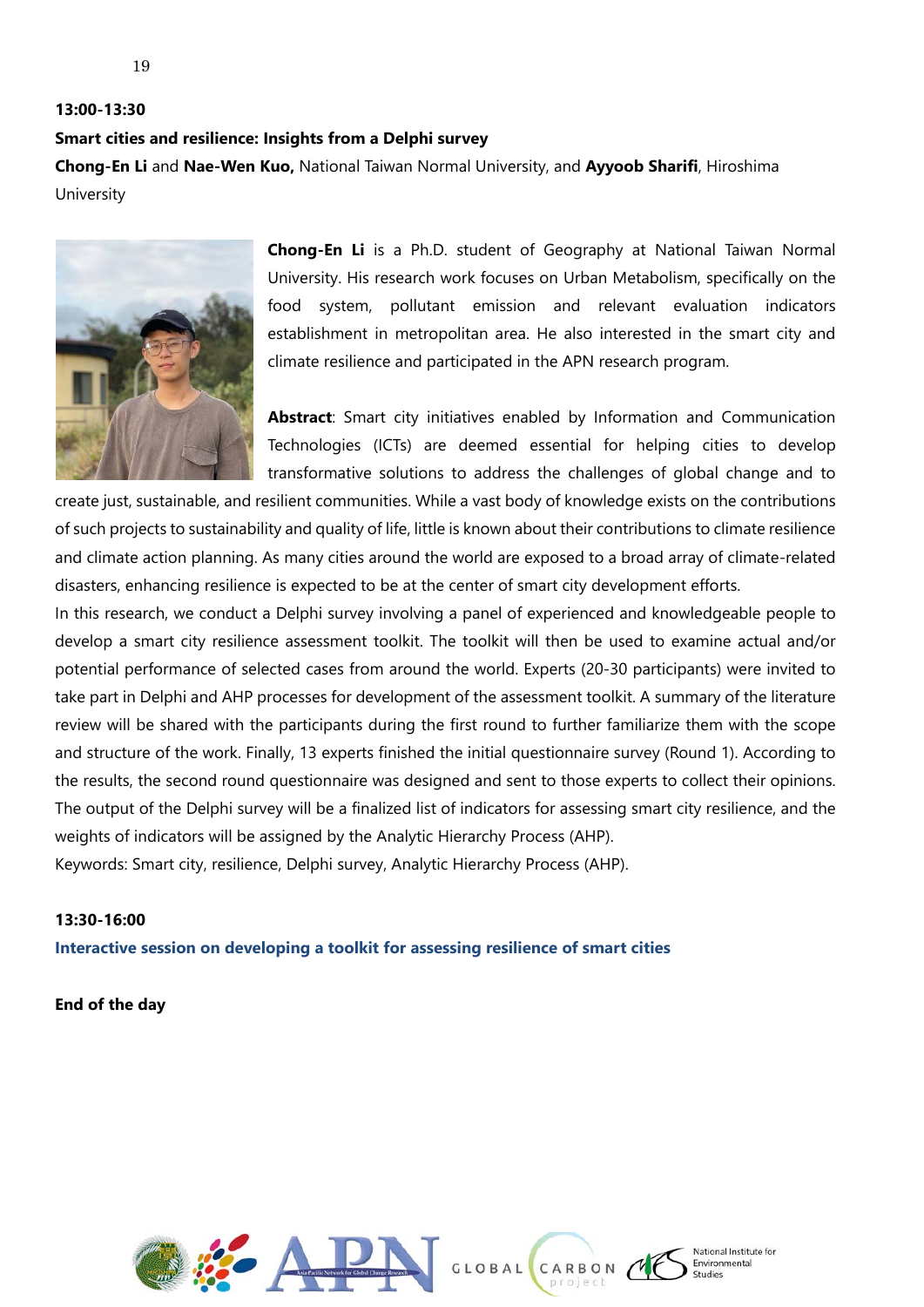## **December 18, 2020**

# **Contributions of smart cities to climate resilience (reporting on the APN activities)**

#### **9:00-10:30**

**Interactive session on developing a toolkit for assessing resilience of smart cities (closed session, APN collaborators only)**

**10:30-10:45** *Break*

#### **10:45-12:00**

**Interactive session on developing a toolkit for assessing resilience of smart cities (closed session, APN collaborators only)**

**12:00-13:00** *Break*

#### **Global perspectives**

#### **13:00-13:30**

**Smart city assessment frameworks and their utilities for climate planning Ayyoob Sharifi**, Associate Professor, Hiroshima University



In the era of digital revolution many cities around the world have invested significantly in the design and implementation of smart city projects and initiatives to provide solutions to the challenges of climate changes and urbanization. At the same time, various efforts have been made to evaluate performance and outcomes of those projects and initiatives. This presentation provides a critical analysis of 34 selected smart city assessment tools to highlight their strengths and weaknesses and to examine their potential contribution to the evolution of the smart city movement and to climate action planning in cities. The selected tools are evaluated against an analysis framework that covers criteria related to comprehensiveness, stakeholder engagement, context

sensitivity, strategic alignment, uncertainty management, interlinkages and interoperability, temporal dynamism, flexibility, feasibility, presentation and communication of the results, and action plans. Results indicate that selected tools have achieved limited success in addressing these criteria. In particular, only few tools have addressed criteria related to stakeholder engagement, uncertainty management, interlinkages, and feasibility. The paper argues that assessment tools should capitalize on the advancements in smart solutions



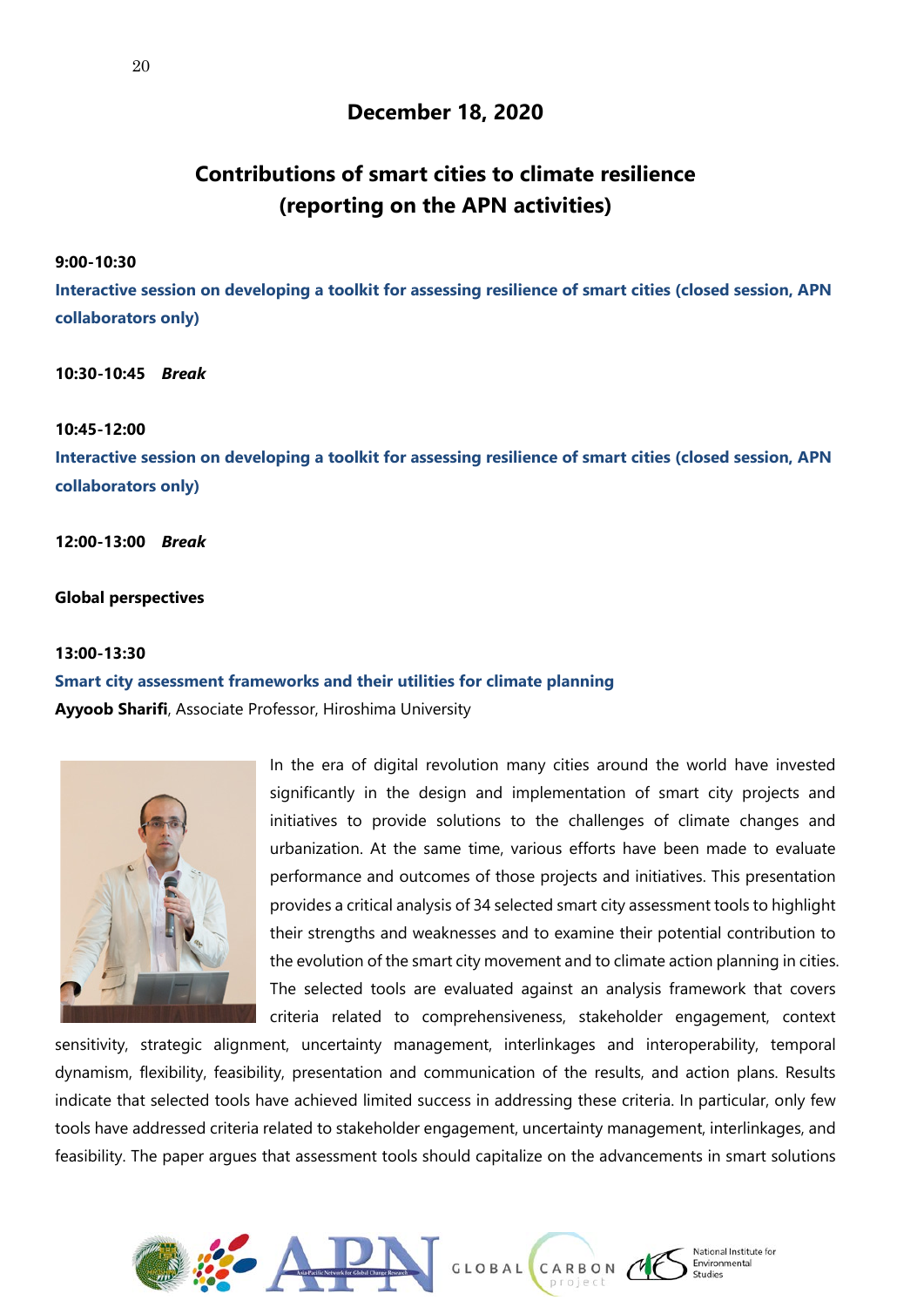and big data analytics to develop better strategies for addressing these criteria. In addition to highlighting weaknesses that need to be addressed in the future, results of this study can be used by interested target groups such as smart city developers, planners, and policy makers to choose tools that best fit their needs.

#### **13:30-14:00**

## **Using a participatory approach to support the implementation and planning of innovative mobility concept to enhance sustainability of urban transport system, a case study of carsharing in Bangkok city**

**Peraphan Jittrapirom**, Senior Research Fellow, Nijmegen School of Management, Radboud University and Executive Director, GCP Tsukuba Office



Global greenhouse gas (GHG) emissions continue to rise rapidly despite the urgency and the high-level commitment to address climate change. The transition toward a low-carbon future has been slow particularly in the transport sector; more than 95% of the energy consumed by the sector is from fossil fuels. Innovative transport concepts, such as Mobility as a Service (MaaS) and carsharing, are seen as potential solutions to address these climate challenges of the sector. However, their wide implementation, particularly in developing countries, are still limited.

In this presentation, we will report how a participatory approach in Group Model Building, can contribute toward the planning and implementation of urban carsharing in Bangkok city, Thailand. The process helped to construct a shared understanding of the carsharing concept and build a coalition among the stakeholders. It also created a qualitative causal model that can be a basis for a formal policy analysis model. The entire process was also innovatively designed to reduce in-person contact and the risk of coronavirus exposure. The methodology and lessons learned in this exercise would be useful to researchers and practitioners looking for a new-way to support implementation of novel transport concepts, such as MaaS.

#### **14:00-14:30**

#### **Modeling contributions of smart solutions to climate change**

**Yoshiki Yamagata**, Head of GCP Tsukuba Office / Principal Researcher, National Institute for Environmental Studies (NIES), **Takahiro Yoshida**, Research Associate, NIES



Climate change is actually increasing the occurrence of extreme weather events such as heat wave and flooding in the world. Adaptation measures against climate risks are increasingly becoming important. In particular, as large population are expected to concentrate in urban areas in the future, climate risk management tools development using latest information and communication technologies (ICT) in the urban setting is an urgent issue for urban policy makers. In fact, in order to manage urban climate risks (e.g., heat) scientifically appropriately, we need to assess the three risk components: hazard, exposure and vulnerability. However, even using latest world-wide monitoring systems



**GLOBAL** CARBON